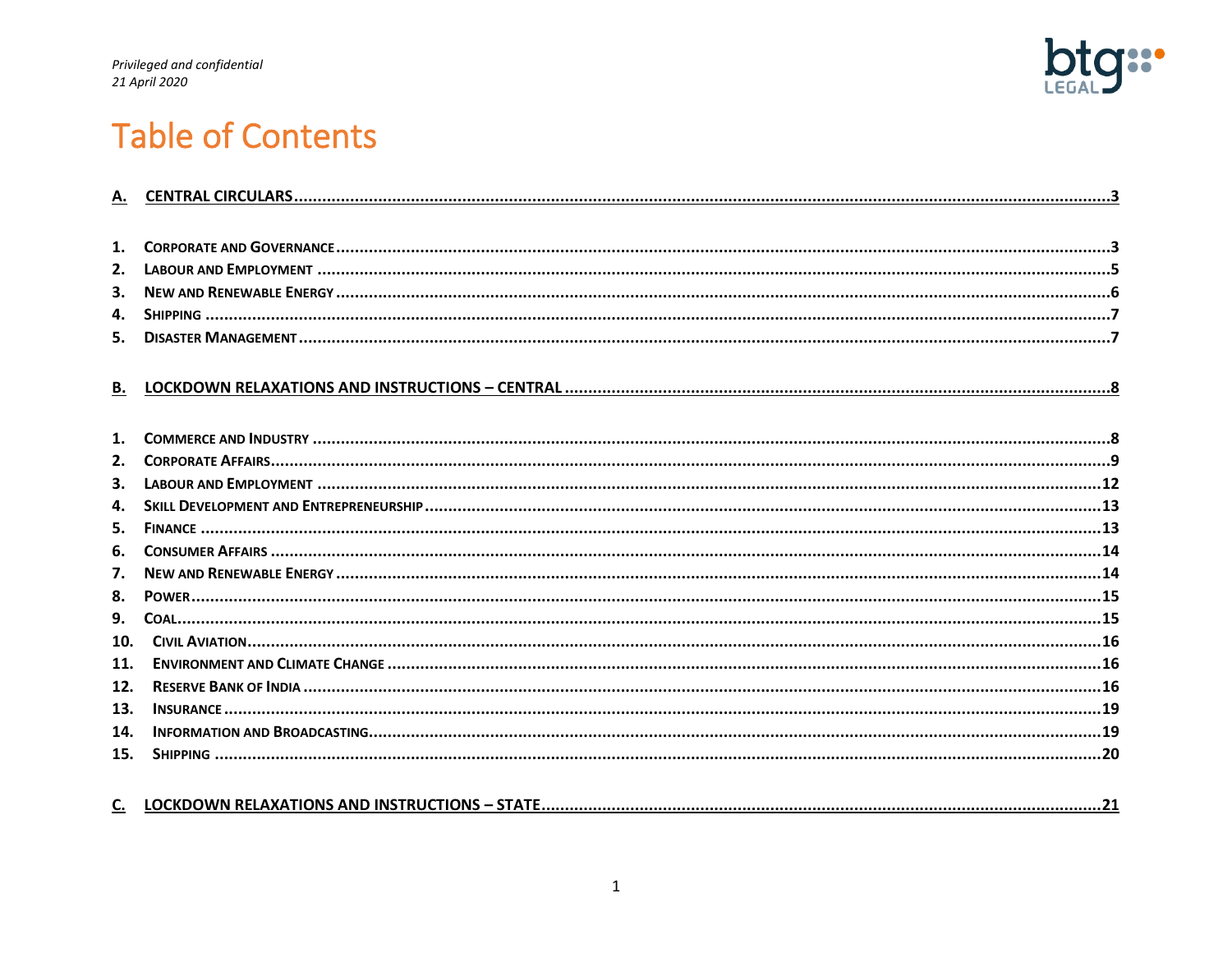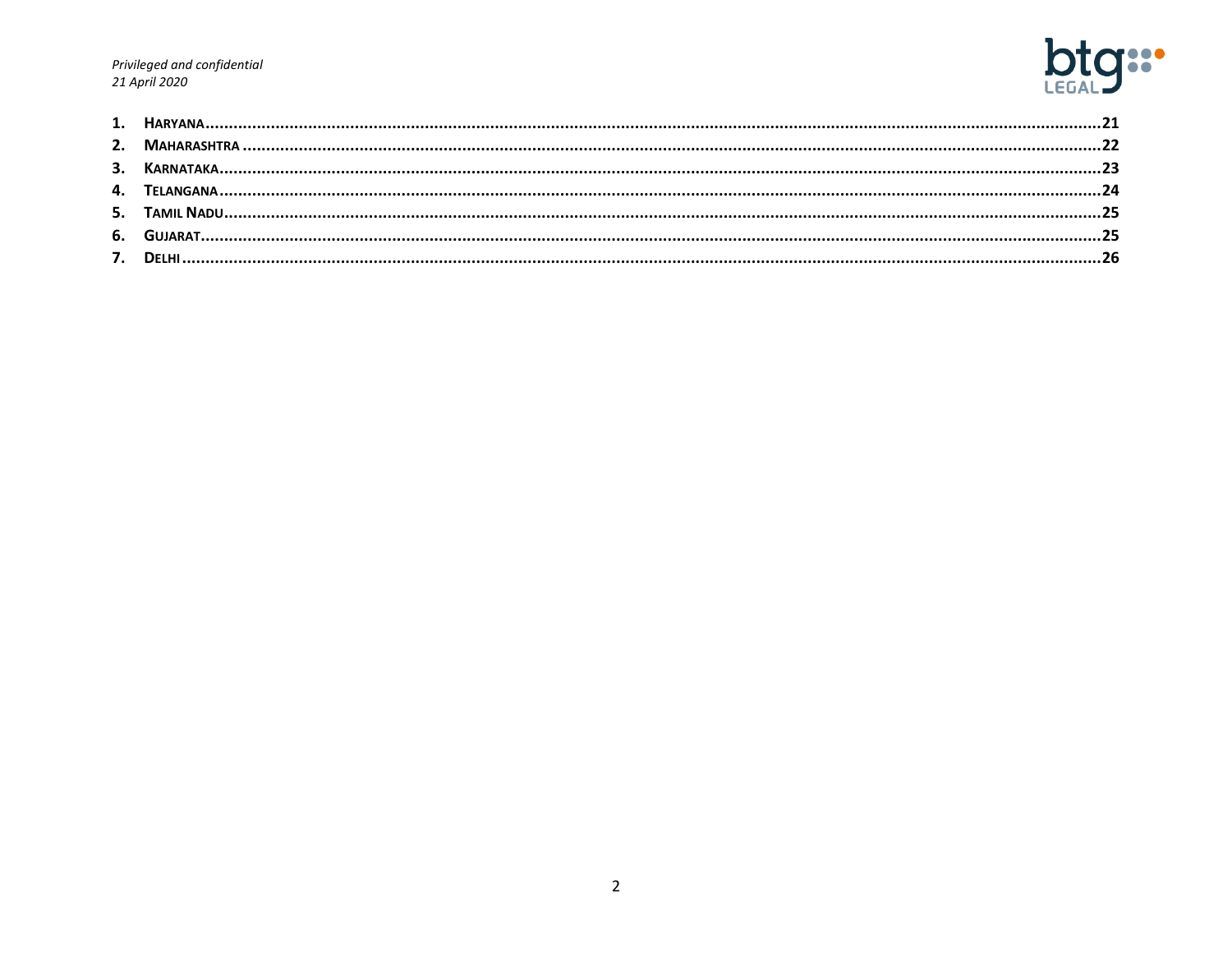

# **COVID-19 Lockdown Circulars Index**

# <span id="page-2-0"></span>**A. Central Circulars**

#### <span id="page-2-1"></span>**1. Corporate and Governance**

| No. | <b>Issuance Date</b> | <b>Circular Links</b> | <b>Measures</b>                                                                                                           | <b>Details</b>                                                                                                                                                                                                                                                                               |
|-----|----------------------|-----------------------|---------------------------------------------------------------------------------------------------------------------------|----------------------------------------------------------------------------------------------------------------------------------------------------------------------------------------------------------------------------------------------------------------------------------------------|
| 1.  | April 19, 2020       | <b>Click Here</b>     | SOP on movement of migrant workers.                                                                                       | As per the consolidated guidelines<br>$\bullet$<br>certain activities will be permitted in<br>non-containment zones from April 20,<br>2020. Migrant workers may be engaged<br>in such permitted activities subject to<br>the guidelines set out in the SOP.                                  |
| 2.  | April 19, 2020       | <b>Click Here</b>     | Clarification on the operation of e-<br>commerce services.                                                                | A clarification issued that e-commerce<br>$\bullet$<br>companies can continue to operate for<br>essential goods as has been allowed<br>earlier and is continued to be allowed. E-<br>commerce for non-essential items<br>continues to be prohibited under the<br>consolidated guidelines.    |
| 3.  | April 19, 2020       | <b>Click Here</b>     | Instructions issued on enforcement of<br>consolidated guidelines.                                                         | The ministry has drawn the attention of<br>$\bullet$<br>the state government to Clauses 4 (i) and<br>(ii) of the consolidated guidelines and<br>requested for their strict enforcement.<br>States may impose stricter measures but<br>cannot<br>dilute<br>consolidated<br>the<br>guidelines. |
| 4.  | April 16, 2020       | <b>Click Here</b>     | Inclusion<br>of<br>additional<br>permitted<br>activities to the consolidated lockdown<br>guidelines dated April 15, 2020. | Additions made to list of permitted<br>activities under 'All Agricultural and<br>horticultural activities', 'Plantations',                                                                                                                                                                   |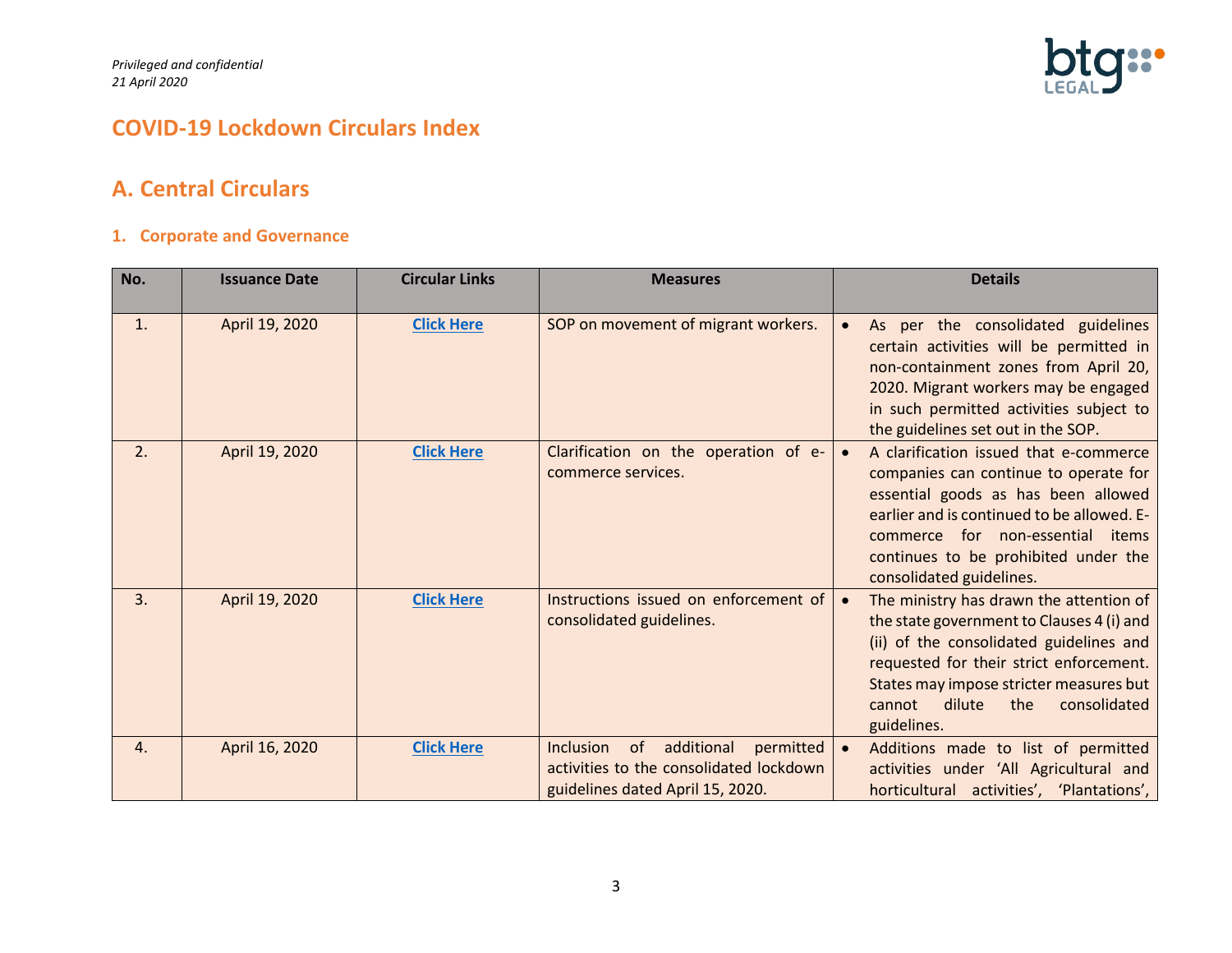

|    |               |                   |                                                                                                                                                                                                           | 'Financial Sector' and 'construction<br>activities in rural areas'.                                                                                                                                                                                                                                                                                                                                                                                                                                                                            |
|----|---------------|-------------------|-----------------------------------------------------------------------------------------------------------------------------------------------------------------------------------------------------------|------------------------------------------------------------------------------------------------------------------------------------------------------------------------------------------------------------------------------------------------------------------------------------------------------------------------------------------------------------------------------------------------------------------------------------------------------------------------------------------------------------------------------------------------|
| 5. | 15 April 2020 | <b>Click Here</b> | Lockdown measures will continue to<br>remain in force up to 3 May 2020,<br>except in certain cases.                                                                                                       | Essential services to remain functional.<br>$\bullet$<br>Select additional activities will be<br>allowed, which will come into effect on<br>20 April 2020 except in containment<br>zones notified by states/ UTs/ district<br>administrators.                                                                                                                                                                                                                                                                                                  |
| 6. | 29 March 2020 | <b>Click Here</b> | Order to restrict movement of migrant<br>labour and<br>prevent violation of<br>lockdown                                                                                                                   | Order to restrict movement of migrant<br>labour and prevent violation of lockdown:<br>State Governments/UT to ensure<br>adequate arrangements of temporary<br>shelters, food etc for the poor and<br>needy, including migrant labour.<br>All employers, including industry and<br>shops & commercial establishments are<br>to make payment of wages to the<br>workers for the period of lockdown of<br>the establishment.<br>Landlords where such workers reside,<br>including migrant, are not to demand<br>rent for the period of one month. |
| 7. | 26 March 2020 | <b>Click Here</b> | Pursuant to the lockdown guidelines<br>issued on 24 March 2020, the Indian<br>issued<br>standard<br>government<br>a<br>procedure<br>("SOP")<br>operating<br>to<br>maintain the supply of essential goods. | In the SOP, the government has (inter alia)<br>ordered:<br>Suppliers of essential goods, facilities for<br>$\bullet$<br>storage of such goods, transporters and<br>manufacturing units be allowed to<br>operate (even if they store non-essential<br>items),<br>All facilities operating must ensure strict<br>social distancing, engaging of bare<br>minimum staff, regular health and<br>sanitation checks, and provision of<br>protective gear to employees,                                                                                |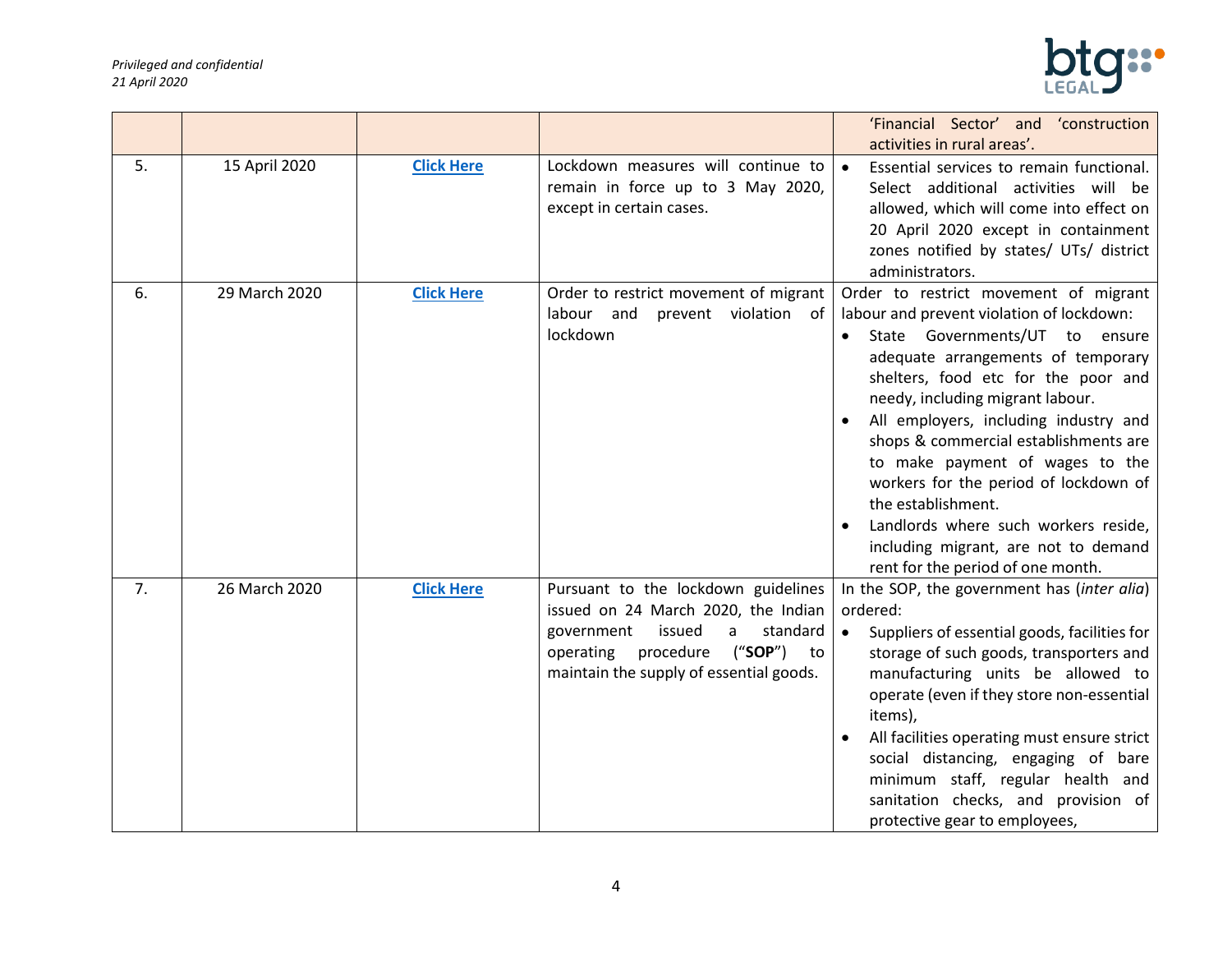

|    |                                                                                                     |                   |                                                                                                           | All facilities must be registered with the<br>$\bullet$<br>state government/ union territory under<br>the Shops and Establishment regime.                                                                                    |
|----|-----------------------------------------------------------------------------------------------------|-------------------|-----------------------------------------------------------------------------------------------------------|------------------------------------------------------------------------------------------------------------------------------------------------------------------------------------------------------------------------------|
| 8. | 24 March 2020<br>25<br>Amended<br>on.<br>March, 27 March, 2<br>April, 3 April, and 10<br>April 2020 | <b>Click Here</b> | Order of Lockdown and Guidelines<br>issued on measures to be taken by<br>ministries and local governments | Guidelines on measures to be taken by<br>ministries and local governments have been<br>issued, which includes measures on<br>lockdown<br>all<br>private<br>on<br>establishments/factories and the exceptions<br>to the same. |

# <span id="page-4-0"></span>**2. Labour and Employment**

| No. | <b>Issuance Date</b> | <b>Circular Links</b> | <b>Measures</b>                                                                                       | <b>Details</b>                                                                                                                                                                                                                                                                                                                                                                                                                                                                                                                                                                                                                                                                                                                                                                                            |
|-----|----------------------|-----------------------|-------------------------------------------------------------------------------------------------------|-----------------------------------------------------------------------------------------------------------------------------------------------------------------------------------------------------------------------------------------------------------------------------------------------------------------------------------------------------------------------------------------------------------------------------------------------------------------------------------------------------------------------------------------------------------------------------------------------------------------------------------------------------------------------------------------------------------------------------------------------------------------------------------------------------------|
| 9.  | 2 April 2020         | <b>Click Here</b>     | Status report on actions taken in<br>response to Covid-19 issued by the<br>Chief Labour Commissioner. | Validity of licenses granted under the<br>Contract Labour (R&A) Act, 1979 and the<br>Inter-State Migrant Workmen (Regulation<br>of Employment and Conditions of Service)<br>Act, 1979 are extended upto 31 May 2020<br>for licenses due to be renewed in March,<br>April & May 2020<br>Distress calls received from employees in<br>the country are forwarded to regional<br>heads to take up issues with concerned<br>principal employers/ contractors/ private<br>enterprises etc.<br>Regional labour authorities advised to<br>reach out to all principal employers and<br>major contractors to advise them on<br>timely payment of wages<br>without<br>deductions for the lockdown period,<br>providing workers with food & shelter -<br>especially migrant workers and also not to<br>retrench them. |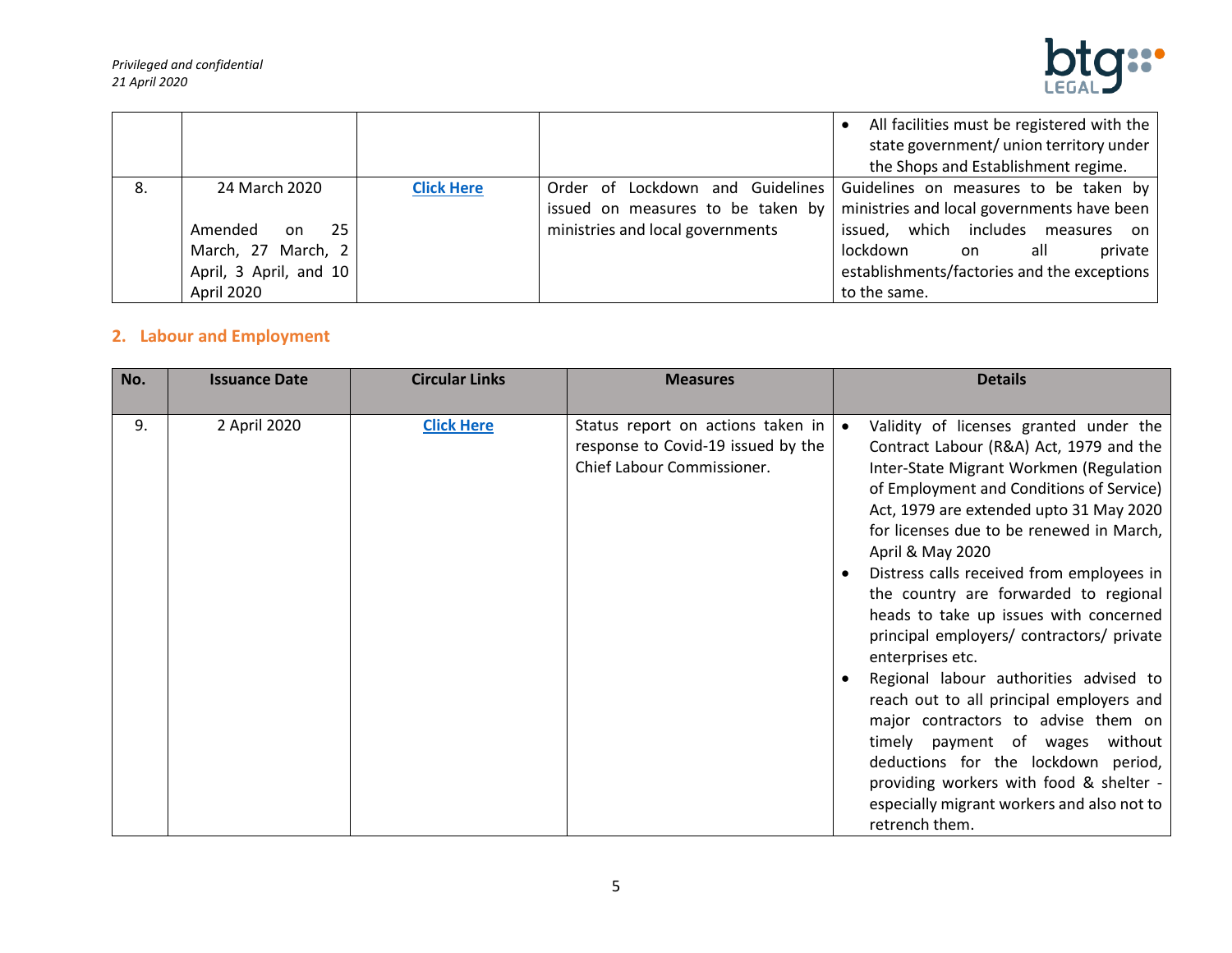

|     |               |                   |                                                    | Various examples of punitive action taken<br>against non-compliant power companies<br>in Gujarat and Spice Jet provided as<br>precedents.                                                                                                                                                                                                                            |
|-----|---------------|-------------------|----------------------------------------------------|----------------------------------------------------------------------------------------------------------------------------------------------------------------------------------------------------------------------------------------------------------------------------------------------------------------------------------------------------------------------|
| 10. | 23 March 2020 | <b>Click Here</b> | Advisory to refrain from terminating<br>employees. | Employers are advised to not terminate<br>services of employees, especially casual or<br>contractual workers, or reduce the wages<br>of such staff.<br>Employees on leave must be treated as<br>continuing in employment.<br>If office premises are made non-<br>operational due to COVID-19, then<br>employees must be deemed to be<br>continuing in employment.    |
| 11. | 20 March 2020 | <b>Click Here</b> | Advisory to refrain from terminating<br>employees. | Employers are advised to not terminate<br>services of employees, especially casual or<br>contractual workers, or reduce the wages<br>of such staff.<br>Employees on leave must be treated as<br>continuing in employment.<br>If office premises are made<br>non-<br>operational due to COVID-19, then<br>employees must be deemed to be<br>continuing in employment. |

# <span id="page-5-0"></span>**3. New and Renewable Energy**

| No. | <b>Issuance Date</b> | <b>Circular Links</b> | <b>Measures</b>                                                                                         | <b>Details</b>                                                                                                                                                                                                       |
|-----|----------------------|-----------------------|---------------------------------------------------------------------------------------------------------|----------------------------------------------------------------------------------------------------------------------------------------------------------------------------------------------------------------------|
| 12. | 26 March 2020        | <b>Click Here</b>     | Permits and waivers issued for $\bullet$<br>Renewable<br>Energy<br>Generating<br><b>Stations (REGS)</b> | order<br>smooth<br>and<br>ln.<br>to ensure<br>uninterrupted power flow across and<br>within states measures have been issued<br>such as -transportation permits for REGS<br>staff, waiver from Section 144, ensuring |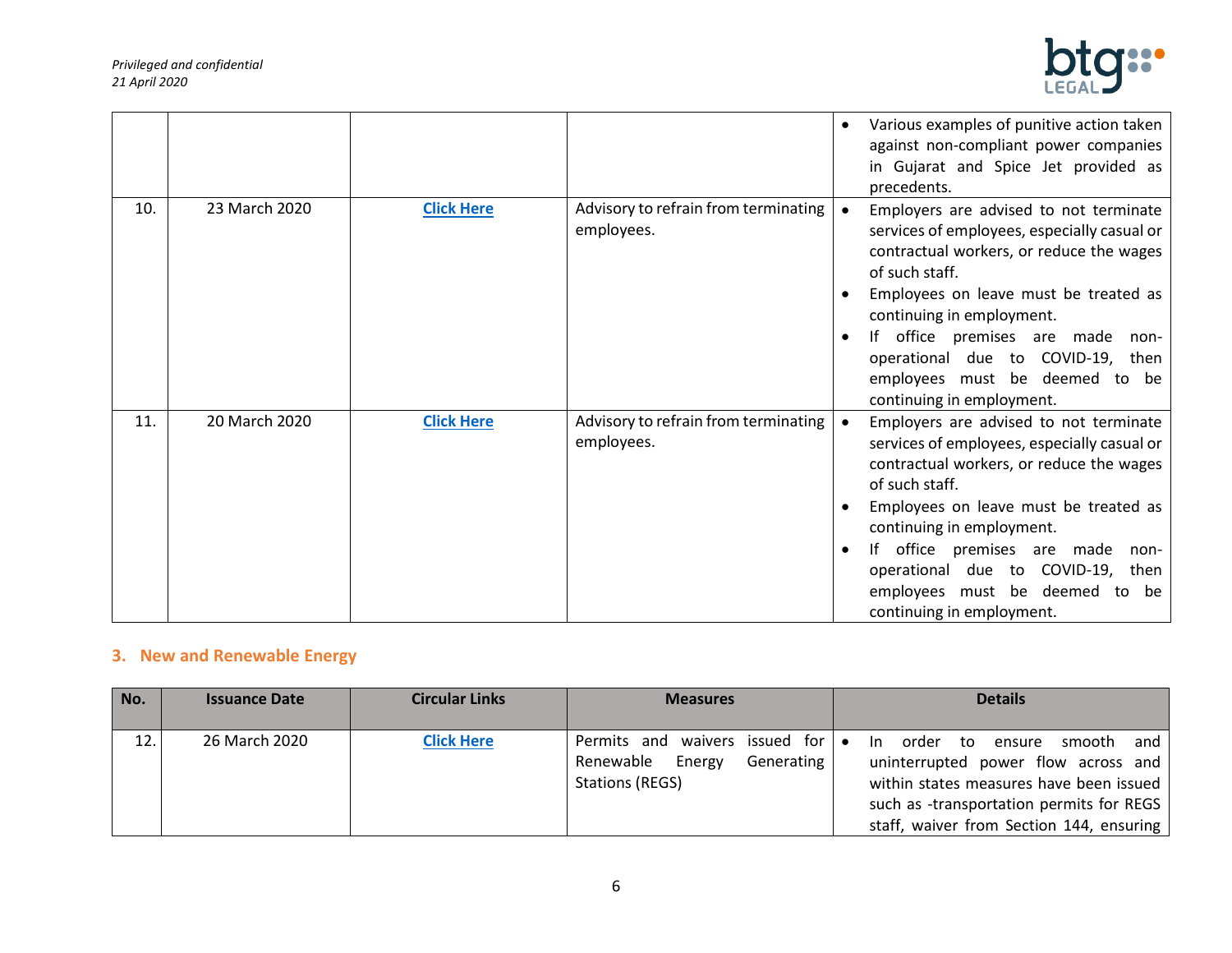

|  | availability of equipment and materials  |
|--|------------------------------------------|
|  | allowing<br>round the clock<br>required, |
|  | mobilization of staff.                   |

## <span id="page-6-0"></span>**4. Shipping**

| No. | <b>Issuance Date</b> | <b>Circular Links</b> | <b>Measures</b>                                                                                                                                                                                   | <b>Details</b>                                                                                                                                                                                                                                                       |
|-----|----------------------|-----------------------|---------------------------------------------------------------------------------------------------------------------------------------------------------------------------------------------------|----------------------------------------------------------------------------------------------------------------------------------------------------------------------------------------------------------------------------------------------------------------------|
| 13. | 23 March 2020        | <b>Click Here</b>     | Order declaring "transport service for<br>carriage of goods by water and any service<br>connected with loading, unloading,<br>movement or storage of goods in any port<br>are essential service". | Order declaring<br>"transport service for<br>$\bullet$<br>carriage of goods by water and any service<br>connected with loading,<br>unloading,<br>movement or storage of goods in any port<br>are essential service" and<br>ensuring<br>uninterrupted port operation. |

#### <span id="page-6-1"></span>**5. Disaster Management**

| No. | <b>Issuance Date</b> | <b>Circular Links</b> | <b>Measures</b>                                                                       | <b>Details</b>                                                                               |
|-----|----------------------|-----------------------|---------------------------------------------------------------------------------------|----------------------------------------------------------------------------------------------|
|     |                      |                       |                                                                                       |                                                                                              |
|     | 24 March 2020        | <b>Click Here</b>     | Order issued for Government of India,                                                 | Empowering Central & State Government,                                                       |
|     |                      |                       | State Governments, State Authorities and<br>other concerned authorities to take steps | State Authorities to take measures to ensure<br>social distancing in India.                  |
|     |                      |                       | to ensure social distancing measures in                                               |                                                                                              |
|     |                      |                       | India.                                                                                | Ensuring maintenance of essential services<br>and supplies, including health infrastructure. |
|     |                      |                       |                                                                                       | Issuing of necessary guidelines in this regard.                                              |
|     |                      |                       |                                                                                       | Measures to be in force for a period of 21                                                   |
|     |                      |                       |                                                                                       | says w.e.f. 25 March 2020.                                                                   |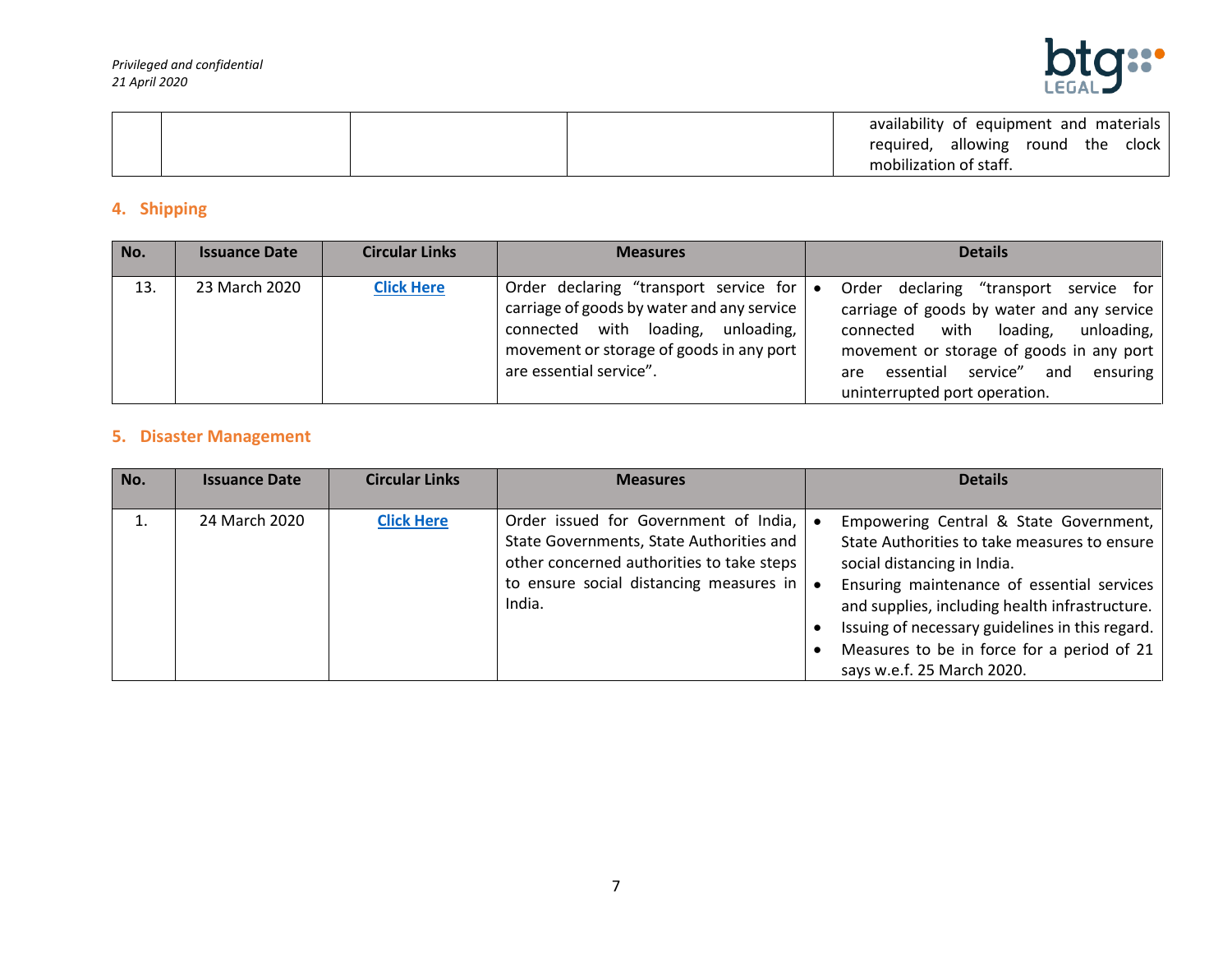

# <span id="page-7-0"></span>**B. Lockdown Relaxations and Instructions – Central**

#### <span id="page-7-1"></span>**1. Commerce and Industry**

| No. | <b>Issuance Date</b> | <b>Circular Links</b> | <b>Measures</b>                                                                                                | <b>Details</b>                                                                                                                                                                                                                                                                                                                                                                                                                                                                                                                                                       |
|-----|----------------------|-----------------------|----------------------------------------------------------------------------------------------------------------|----------------------------------------------------------------------------------------------------------------------------------------------------------------------------------------------------------------------------------------------------------------------------------------------------------------------------------------------------------------------------------------------------------------------------------------------------------------------------------------------------------------------------------------------------------------------|
| 1.  | 17 April 2020        | <b>Click Here</b>     | Curbing opportunistic takeovers/<br>acquisitions during the outbreak                                           | The government announced that investments by<br>$\bullet$<br>entities from or citizens of countries sharing a land<br>border with India will now be subject to<br>approval. Previously<br>governmental<br>only<br>investments from Bangladesh and Pakistan were<br>specifically regulated.                                                                                                                                                                                                                                                                           |
| 2.  | 15 April 2020        | <b>Click Here</b>     | SOPs for regulating activities of<br>special economic zones (SEZs) and<br>export oriented units (EOUs)         | As per the consolidated guidelines, SEZs and EOUs<br>that will be allowed to operate with effect from 20<br>April 2020 (except in Containment Cones). Such<br>SEZs and EOUs will be required to continue their<br>operations in accordance with the SOP which<br>requires such entities to ensure transport, medical<br>insurance, social distancing, etc.                                                                                                                                                                                                           |
| 3.  | 11 April 2020        | <b>Click Here</b>     | Relaxations/<br>release<br>Press<br>on<br>Extensions of various compliance<br>deadlines relating to exporters. | Sets out extensions and deadlines of various<br>compliances pertaining to:<br>Foreign trade policy<br>a)<br>Special Economic Zone Units<br>b)<br><b>Export Credit Guarantee Corporation</b><br>C)<br>Agricultural and Processed Food Products<br>d)<br><b>Export Development Authority</b><br><b>Tobacco Board</b><br>e)<br>Tea Board<br>f)<br>Development<br>Marine<br>Products<br>Export<br>g)<br>Authority<br><b>Director General Trade Remedies</b><br>h)<br>Measures taken up by Government e-marketplace<br>to facilitate procurement and by the department of |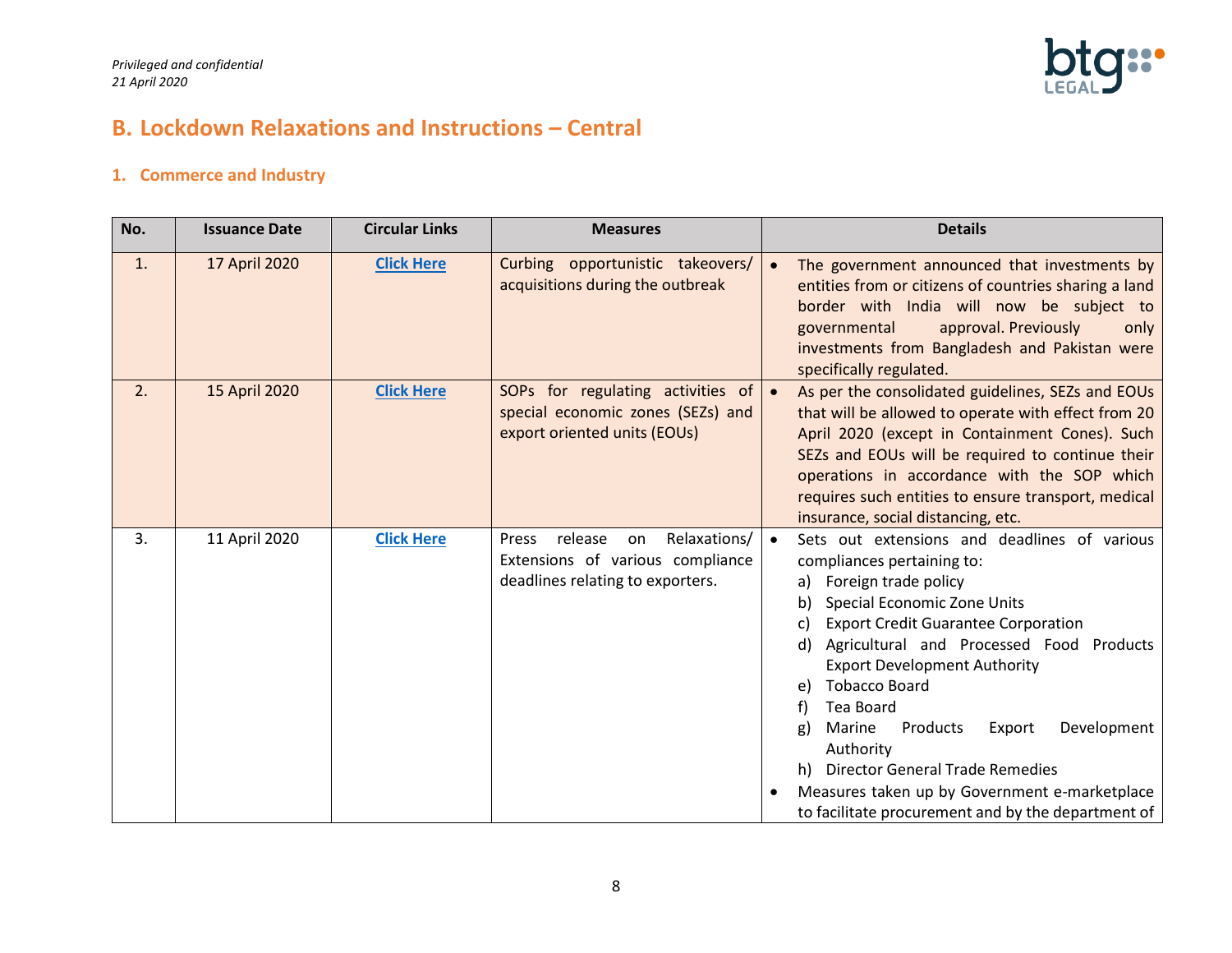

|    |               |                   |                                                                                                                                                | commerce to facilitate preferential exports have<br>also been enlisted therein.                                                                                                                                                   |
|----|---------------|-------------------|------------------------------------------------------------------------------------------------------------------------------------------------|-----------------------------------------------------------------------------------------------------------------------------------------------------------------------------------------------------------------------------------|
| 4. | 7 April 2020  | <b>Click Here</b> | Extension of one-time condonation<br>under Export Promotion Capital<br>Goods until 31 March 2021.                                              | Extension of one time condonation under Export<br>Promotion Capital Goods until 31 March 2021.                                                                                                                                    |
| 5. | 4 April 2020  | <b>Click Here</b> | Press release announces extension<br>of foreign trade policy (FTP) by one<br>year and other relief measures.                                   | Current FTP shall be extended till 31 March 2021<br>Extensions under various schemes and exemptions.                                                                                                                              |
| 6. | 30 March 2020 | <b>Click Here</b> | Press release on the Relaxations on<br>compliances to be met by units /<br>codevelopers/<br>developers /<br>of<br>Special Economic Zones (SEZ) | The relaxations include:<br>SOFTEX form to be filled by IT/ITES units<br>a)<br>Filing of Annual Performance Units (APR) by SEZ<br>b)<br>units<br>Extension of Letters of Approvals in cases as<br>C)<br>specified in the release. |

# <span id="page-8-0"></span>**2. Corporate Affairs**

| No. | <b>Issuance Date</b> | <b>Circular Links</b> | <b>Measures</b>                                             | <b>Details</b>                                                                                                                                                                                                                                                                                                                                                                                                                                                                                                                                                                                                                                                                                                         |
|-----|----------------------|-----------------------|-------------------------------------------------------------|------------------------------------------------------------------------------------------------------------------------------------------------------------------------------------------------------------------------------------------------------------------------------------------------------------------------------------------------------------------------------------------------------------------------------------------------------------------------------------------------------------------------------------------------------------------------------------------------------------------------------------------------------------------------------------------------------------------------|
|     | 8 April 2020         | <b>Click Here</b>     | <b>Meetings</b><br>through<br>General<br>audio visual means | The circular allows Extra-ordinary General Meetings ("EGMs")<br>of shareholders to be convened through Audio Visual ("AV")<br>means to deal with unavoidable matters till June 30, 2020.<br>It details the requirements with respect to- (a) Notice; (b) Time<br>of EGM; (c) Facilities to be ensured for conduction of EGM; (d)<br>Quorum; (e) Chairperson; (f) Proxy; (g) Voting; (h) Appointment<br>of Auditor/Independent Director; (i) Institutional Investors; (j)<br>Filing of resolutions<br>A clarification on the same has been issued with respect to the<br>mannerism of notices and facility of e-voting. The same can be<br>accessed here:<br>http://www.mca.gov.in/Ministry/pdf/Circular17 13042020.pdf |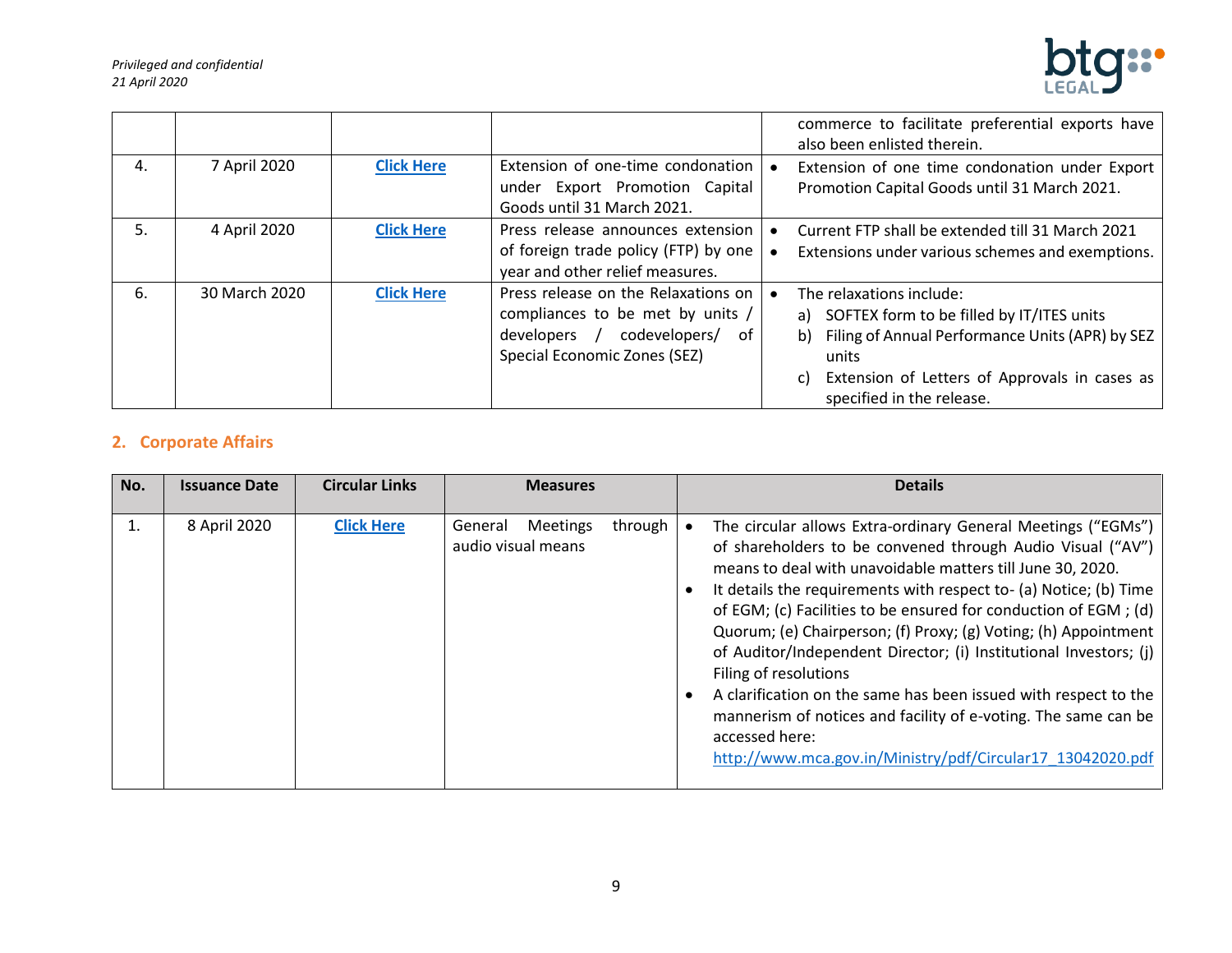

| No. | <b>Issuance Date</b> | <b>Circular Links</b> | <b>Measures</b>                                                                                       | <b>Details</b>                                                                                                                                                                                                                                                                                                                                                                                                                                                                                                                                                                                                                              |
|-----|----------------------|-----------------------|-------------------------------------------------------------------------------------------------------|---------------------------------------------------------------------------------------------------------------------------------------------------------------------------------------------------------------------------------------------------------------------------------------------------------------------------------------------------------------------------------------------------------------------------------------------------------------------------------------------------------------------------------------------------------------------------------------------------------------------------------------------|
| 2.  | 24 March 2020        | <b>Click Here</b>     | No additional late filing fees for<br>eForm filed during 1 April to 30<br>Septembe, 2020              | Moratorium period from 1 April 2020 to 30 September 2020 for<br>$\bullet$<br>filing pending eForms, document, return, statement etc., by<br>Companies and LLPs.<br>During this Moratorium Period, the Companies or LLPs are<br>permitted to file eForms, eForms, document, return, statement<br>etc. with the MCA after due date without payment of additional<br>late filing fees.<br>This may mean that the Companies or LLPs may be able to<br>complete all pending filings during the Moratorium Period.<br>The manner and detailed requirements of making these filings<br>during Moratorium Period shall be separately issued by MCA. |
| 3.  | 24 March 2020        | <b>Click Here</b>     | Gap between two consecutive<br>board meetings extended to<br>180 days                                 | The gap between two consecutives board meetings convened<br>$\bullet$<br>during the next 2 quarters, i.e. upto September 30, 2020 have<br>now been extended to 180 days instead of 120 days. For<br>example, if the board meeting of the Company is due to be held<br>by March 31, 2020, the same can be held by May 30, 2020.<br>However, the MCA has not relaxed the number of board<br>meetings to be convened in each year.                                                                                                                                                                                                             |
| 4.  | 24 March 2020        | <b>Click Here</b>     | Applicability<br>of<br>Companies<br>(Auditor's Report) Order, 2020<br>from FY 2020-21                 | The Companies (Auditor's Report) Order, Gap between two<br>$\bullet$<br>consecutive board meetings extended to 180 days 2020 ("CARO<br>2020") was notified by the MCA on February 25, 2020 in<br>supersession of the Companies (Auditor's Report) Order, 2016<br>("CARO 2016"). CARO 2020 was originally applicable for<br>statutory audits for the Financial Year 2019-20.<br>The applicability of CARO 2020 is now applicable for statutory<br>audit of Financial Year 2020-21 onwards and CARO 2016<br>continues to apply for statutory audits for Financial Year 2019-<br>20.                                                           |
| 5.  | 24 March 2020        | <b>Click Here</b>     | holding<br>Relaxation<br>of<br>$\mathsf a$<br>meeting<br>оf<br>Independent<br>Directors in FY 2019-20 | For the Financial Year 2019-20 the requirement of holding 1<br>$\bullet$<br>(one) board meeting by independent directors of the Company<br>is waived off i.e. the Company is deemed to have complied with                                                                                                                                                                                                                                                                                                                                                                                                                                   |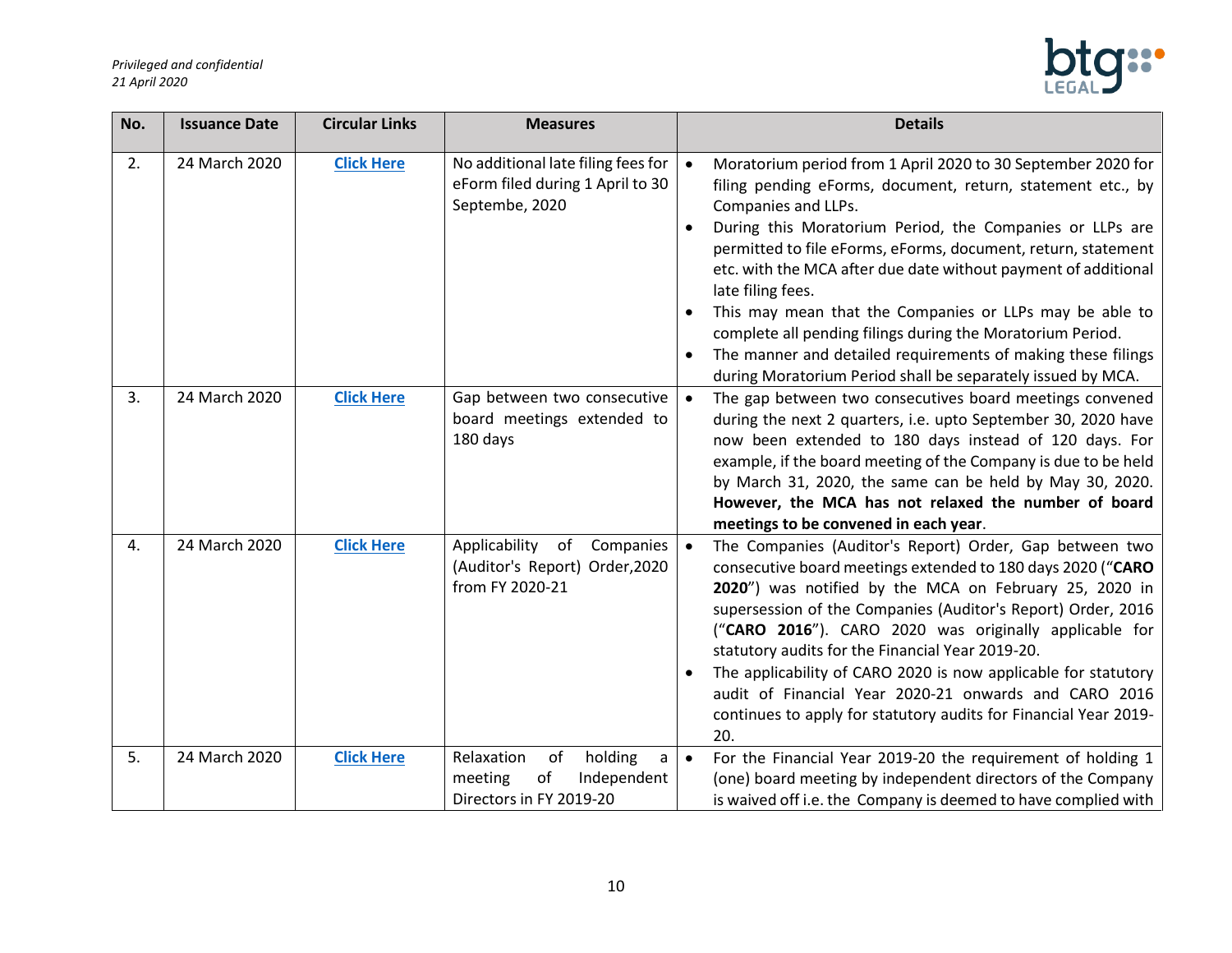

| No. | <b>Issuance Date</b> | <b>Circular Links</b> | <b>Measures</b>                                                                                                                     | <b>Details</b>                                                                                                                                                                                                                                                                                                                                                                                                                                                                                                                                                                                                         |
|-----|----------------------|-----------------------|-------------------------------------------------------------------------------------------------------------------------------------|------------------------------------------------------------------------------------------------------------------------------------------------------------------------------------------------------------------------------------------------------------------------------------------------------------------------------------------------------------------------------------------------------------------------------------------------------------------------------------------------------------------------------------------------------------------------------------------------------------------------|
|     |                      |                       |                                                                                                                                     | this requirement, even if the independent directors have not<br>been able to hold such a meeting during Financial Year 2019-20.                                                                                                                                                                                                                                                                                                                                                                                                                                                                                        |
| 6.  | 24 March 2020        | <b>Click Here</b>     | Extension<br>of<br>for<br>period<br>creation of Deposit Repayment<br>Reserve till June 30, 2020                                     | Requirement of companies that have accepted deposits from its<br>$\bullet$<br>members to deposit 20% of the amount of its deposits has been<br>extended till 30 June 2020.                                                                                                                                                                                                                                                                                                                                                                                                                                             |
| 7.  | 24 March 2020        | <b>Click Here</b>     | Extension<br>of<br>for<br>period<br>investment/<br>deposit<br>of<br>amounts in lieu of maturing<br>debentures<br>till June 30, 2020 | Requirement of companies that have issued secured<br>$\bullet$<br>debentures (other than those specifically exempted) to invest<br>15% of amount of debentures has been extended till 30 June<br>2020.                                                                                                                                                                                                                                                                                                                                                                                                                 |
| 8.  | 24 March 2020        | <b>Click Here</b>     | Extension of filing of eForm<br>INC-20A by newly incorporated<br>companies by additional 180<br>days                                | Requirement to tile eForm INC 20-A with the registrar within<br>180 days of incorporation has been extended by an additional<br>180 days.                                                                                                                                                                                                                                                                                                                                                                                                                                                                              |
| 9.  | 24 March 2020        | <b>Click Here</b>     | Relaxation of having at least 1<br>resident director in FY 2019-20                                                                  | Requirement to have at least 1 director who stays in India for a<br>total period of not less than 182 days during the financial year<br>has been relaxed for the Financial Year 2019-20.                                                                                                                                                                                                                                                                                                                                                                                                                               |
| 10. | 23 March 2020        | <b>Click Here</b>     | CSR funds may be used for<br>COVID-19 relief                                                                                        | MCA have clarified that the expenditure for relief of COVID-19<br>$\bullet$<br>shall be considered as expenditure toward CSR as activities<br>constituting promotion of health care, including preventive<br>health care and disaster management.<br>Clarification with respect to this has been issued stating that<br>contribution to PM Cares fund is eligible as CSR but contribution<br>to state relief fund / Chief Minister relief fund will not be<br>eligible. It also details other such related clarifications. The same<br>can be accessed here:<br>https://pib.gov.in/PressReleasePage.aspx?PRID=1613404. |
| 11. | 24 March 2020        | <b>Click Here</b>     | Threshold<br>of default under<br>Insolvency<br>and Bankruptcy<br>Code (IBC)                                                         | The threshold of default under IBC has been raised to Rs 1 crore<br>$\bullet$<br>(from the existing threshold of Rs 1 lakh) in order to prevent<br>triggering of insolvency proceedings against MSMEs.                                                                                                                                                                                                                                                                                                                                                                                                                 |
| 12. | 19 March 2020        | <b>Click Here</b>     | <b>Board</b><br>meetings<br>through<br>Audio-Visual (AV) means                                                                      | Until 30 June 2020, the MCA has permitted the board of<br>$\bullet$<br>directors to approve certain matters, that were erstwhile                                                                                                                                                                                                                                                                                                                                                                                                                                                                                       |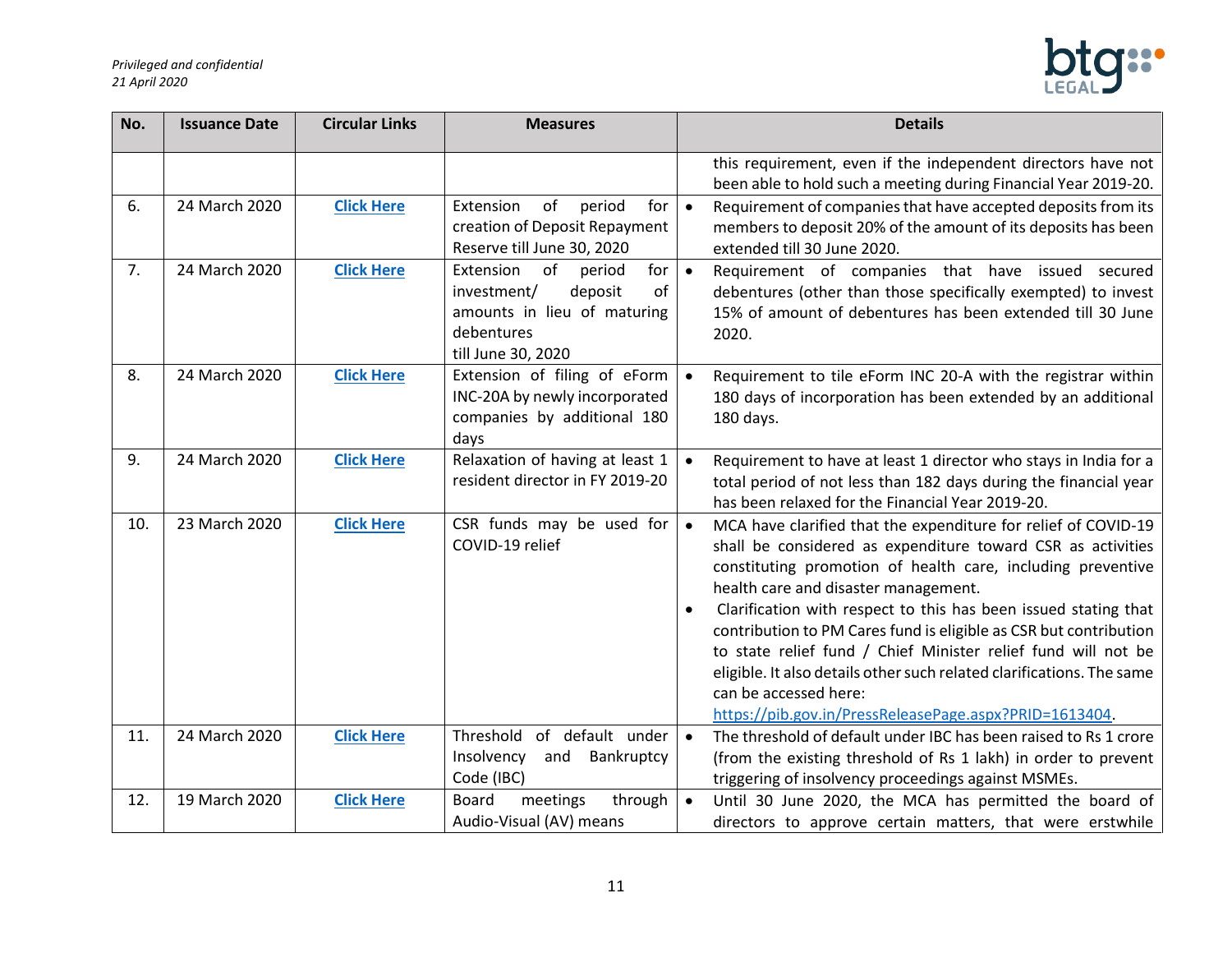

| No. | <b>Issuance Date</b> | <b>Circular Links</b> | <b>Measures</b>                                                                         | <b>Details</b>                                                                                                                                                                                                                                                                                                                                                                                                                                                                                                                                                                               |
|-----|----------------------|-----------------------|-----------------------------------------------------------------------------------------|----------------------------------------------------------------------------------------------------------------------------------------------------------------------------------------------------------------------------------------------------------------------------------------------------------------------------------------------------------------------------------------------------------------------------------------------------------------------------------------------------------------------------------------------------------------------------------------------|
|     |                      |                       |                                                                                         | allowed to be approved at physical meetings only, by way of<br>meetings held through AV means. These matters include:<br>a) Approval of annual financial statements,<br>Approval of board's report,<br>b)<br>Approval of prospectus,<br>C)<br>Audit committee meeting for considering<br>financial<br>d)<br>statements, and<br>Approval of matters related to amalgamation, merger,<br>e)<br>demerger, acquisition and takeover.<br>In this regard, the Companies (Meetings of Board and its<br>Powers) Amendment Rules, 2020 have been amended as well<br>and are detailed in the circular. |
| 13. | 29 March 2020        | <b>Click Here</b>     | lockdown<br>Non-inclusion<br>of<br>period in corporate insolvency<br>resolution process | The period of lockdown shall not be counted for the purposes<br>of timeline for any activity that cannot be completed in relation<br>to corporate insolvency resolution process.                                                                                                                                                                                                                                                                                                                                                                                                             |

# <span id="page-11-0"></span>**3. Labour and Employment**

| No. | <b>Issuance Date</b> | <b>Circular Links</b> | <b>Measures</b>                                                                                                                                                                            | <b>Details</b>                                                                                                                                                                                                                                                                                                                                           |
|-----|----------------------|-----------------------|--------------------------------------------------------------------------------------------------------------------------------------------------------------------------------------------|----------------------------------------------------------------------------------------------------------------------------------------------------------------------------------------------------------------------------------------------------------------------------------------------------------------------------------------------------------|
| 1.  | 13 April 2020        | <b>Click Here</b>     | Relaxation of<br>Extension<br>0f<br>deadline<br>with<br>respect to<br>contributions payable under the<br>Employee's State Insurance<br>Scheme ("ESIC") for the months<br>of February 2020. | The ESI Contributions payable for the month of February 2020<br>can now be filed and paid up to 15 May 2020 instead of earlier<br>extended period of 15 April 2020.                                                                                                                                                                                      |
|     | 10 April 2020        | <b>Click Here</b>     | Scheme with guidelines for the<br>implementation credit of<br>employee's & employer's share<br>of Employee Provident Fund<br>("EPF") & Employee's Pension<br>Scheme ("EPS") contributions  | The scheme is to implement the Pradhan Mantri Garib Kalyan<br>Yojana's package for credit of employee's and employer's share<br>of EPF & EPS contributions (24% of wages) for three months by $ $<br>Govt. of India.<br>Employers are not supposed to deduct employee's share of EPF<br>contributions for the validity period of scheme; Filing of forms |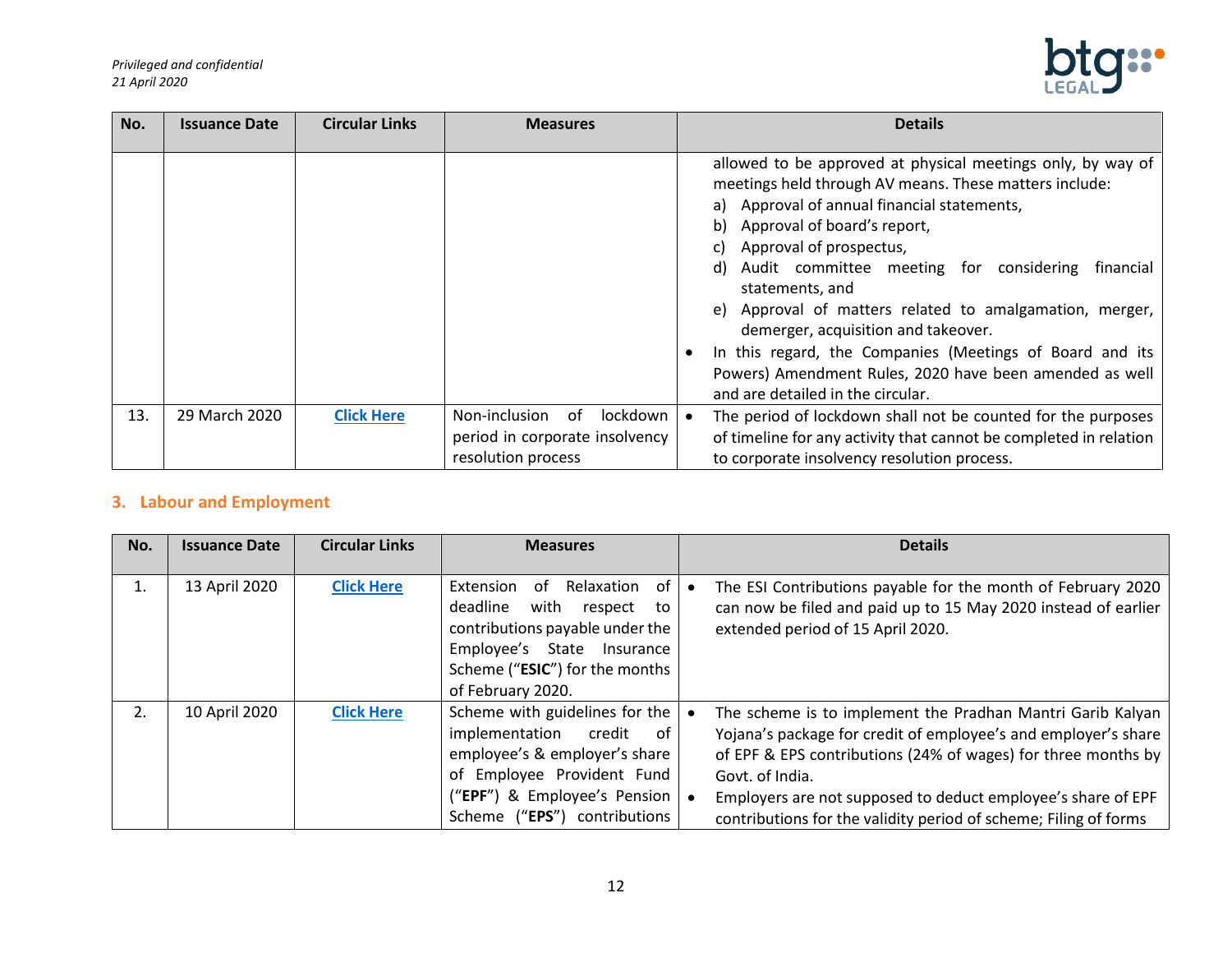

|                |               |                   | (24% of wages) by Government<br>of India                                                                                                                                          | and ECR in accordance with the instructions listed in the<br>scheme.                                                                                                                                            |
|----------------|---------------|-------------------|-----------------------------------------------------------------------------------------------------------------------------------------------------------------------------------|-----------------------------------------------------------------------------------------------------------------------------------------------------------------------------------------------------------------|
| $\mathbf{1}$ . | 27 March 2020 | <b>Click Here</b> | EPF Scheme allows withdrawal<br>of non-refundable advance to<br>EPF member                                                                                                        | The notification permits withdrawal of upto the amount of basic<br>wages and dearness allowance for 3 months or upto 75% of the<br>amount standing to member's credit in the EPF account,<br>whichever is less. |
| 2 <sub>1</sub> | 20 March 2020 | <b>Click Here</b> | Extension of filing of Unified<br>annual return under 8 Labour<br>laws for the year 2019 up to 30<br>April 2020.                                                                  | Filing of Unified annual returns for the year 2019 under 8 Acts<br>and 10 central rules to be filed from 1 January to 1 February 2020<br>has been extended up to 30 April 2020.                                 |
| 3.             | 20 March 2020 | <b>Click Here</b> | Relaxation provided in filing all<br>returns, notices and<br>other<br>forms required under the Mines<br>Act, 1952.                                                                | Relaxation is provided in filing all returns, notices and other<br>forms due for submission in the month of March and April of<br>2020, for a period of 1 month from the respective due dates.                  |
| 4.             | 16 March 2020 | <b>Click Here</b> | Relaxation of regulations with<br>contributions<br>to<br>respect<br>payable under the Employee's<br>State Insurance Scheme ("ESI")<br>for the months of February &<br>March 2020. | The ESI contributions payable for the month of February &<br>March 2020 can be filed up to 15 April and 15 May 2020 instead<br>of 15 March and 15 April 2020, respectively.                                     |

## <span id="page-12-0"></span>**4. Skill Development and Entrepreneurship**

| No. | <b>Issuance Date</b> | <b>Circular Links</b> | <b>Measures</b>                                                                                       | <b>Details</b>                                                                                                                                                                                        |
|-----|----------------------|-----------------------|-------------------------------------------------------------------------------------------------------|-------------------------------------------------------------------------------------------------------------------------------------------------------------------------------------------------------|
|     | 30 March 2020        | <b>Click Here</b>     | Extension of period Payment of $\bullet$<br>stipend to trade apprentice<br>during period of lockdown. | Extension of period of apprentice for a period equal to the<br>period of lockdown<br>Payment of stipend during the period of said lockdown or for a<br>maximum period of 6 months, whichever is less. |

#### <span id="page-12-1"></span>**5. Finance**

| No. | <b>Date</b><br>issuance | Links<br>Lircular | <b>Measures</b> | <b>Details</b> |
|-----|-------------------------|-------------------|-----------------|----------------|
|-----|-------------------------|-------------------|-----------------|----------------|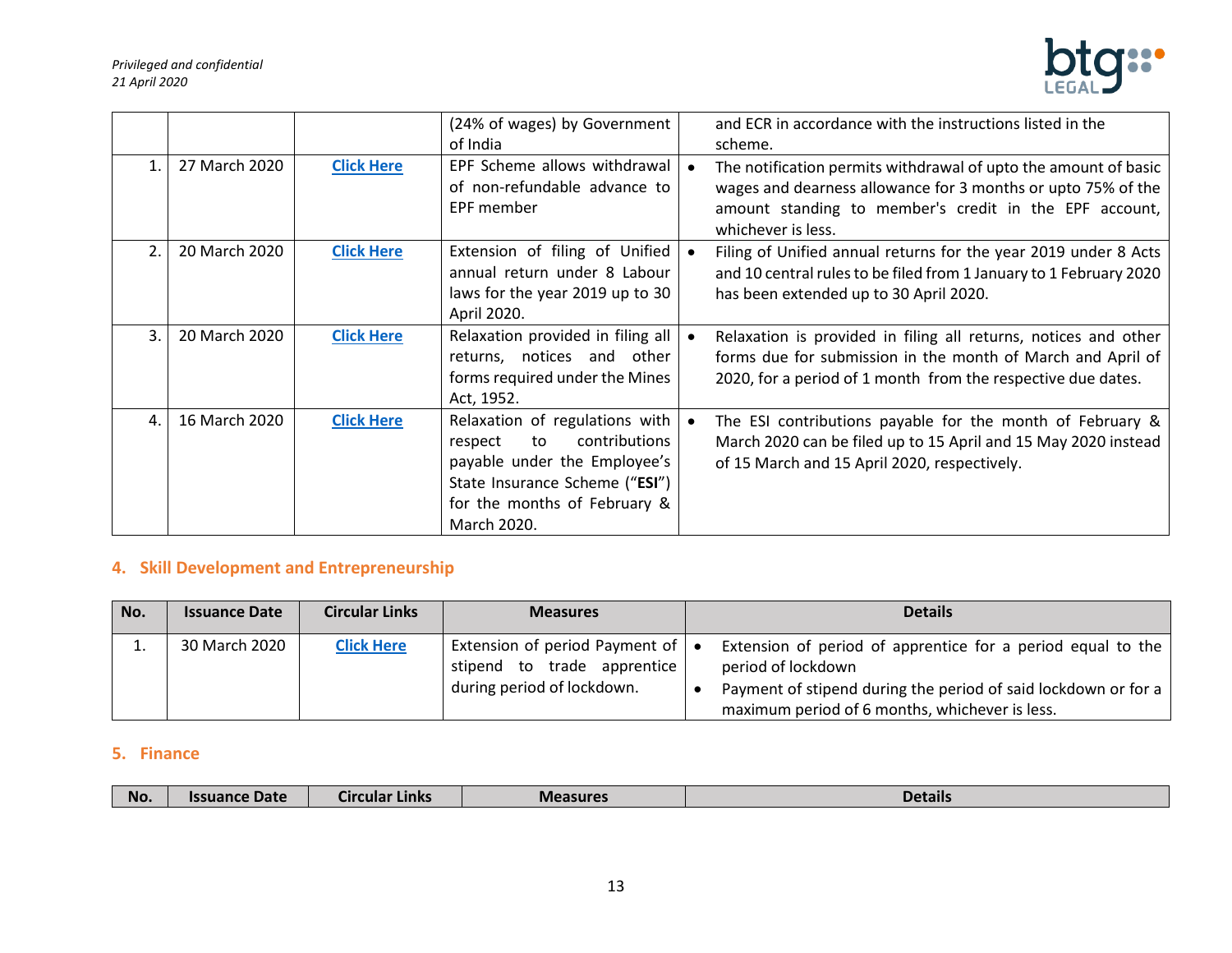

| 24 March 2020 | <b>Click Here</b> | Relief measures announced                                  | $\bullet$ | 3-month relaxations for-                                                                 |
|---------------|-------------------|------------------------------------------------------------|-----------|------------------------------------------------------------------------------------------|
|               |                   | Finance Ministry<br>the<br>bv<br>relating to statutory and |           | a) Debit cardholders to withdraw cash for free from any other<br>banks' ATM for 3 months |
|               |                   |                                                            |           |                                                                                          |
|               |                   | regulatory compliances                                     |           | b) Waiver of minimum balance fee                                                         |
|               |                   |                                                            |           | c) Reduced bank charges for digital trade transactions for all                           |
|               |                   |                                                            |           | trade finance consumers                                                                  |
| 26 March 2020 | <b>Click Here</b> | Relief package under                                       |           | Various subsidies, insurance cover, assistance for the poor and                          |
|               |                   | Pradhan Mantri Garib Kalyan                                |           | effected by Coronavirus.                                                                 |
|               |                   | Yojana to help the poor in                                 |           |                                                                                          |
|               |                   | response to COVID-19                                       |           |                                                                                          |

#### <span id="page-13-0"></span>**6. Consumer Affairs**

| No. | <b>Issuance Date</b> | <b>Circular Links</b> | <b>Measures</b>                                                                        | <b>Details</b>                                                                                                                                                                                                                                                                                             |
|-----|----------------------|-----------------------|----------------------------------------------------------------------------------------|------------------------------------------------------------------------------------------------------------------------------------------------------------------------------------------------------------------------------------------------------------------------------------------------------------|
|     |                      |                       |                                                                                        |                                                                                                                                                                                                                                                                                                            |
|     | 26 March 2020        | <b>Click Here</b>     | Extension of period for verification<br>stamping of weights<br>and<br>and<br>measures. | Period of extension of 3 months (to subsequent<br>quarter) for verification and stamping of weights<br>and measures<br>Relaxation of 3 months on additional fees payable<br>by the users of weights and measures for re-<br>verification, due to expiry of<br>stamp on<br>postponement of re-verification. |
| 2.  | 20 March 2020        | <b>Click Here</b>     | Exemption<br>to<br>e-commerce<br>operations from prohibitory orders.                   | operations<br>Exemption<br>to<br>e-commerce<br>(warehousing & logistic facilities and services),<br>wholesalers, vendors and third party delivery<br>partners from any type of prohibitory orders,<br>issued under Section 144 Cr.P.C by state<br>governments and from orders mandating closures.          |

# <span id="page-13-1"></span>**7. New and Renewable Energy**

| No. | <b>Issuance Date</b> | Circular Links | <b>Measures</b> | Details |
|-----|----------------------|----------------|-----------------|---------|
|     |                      |                |                 |         |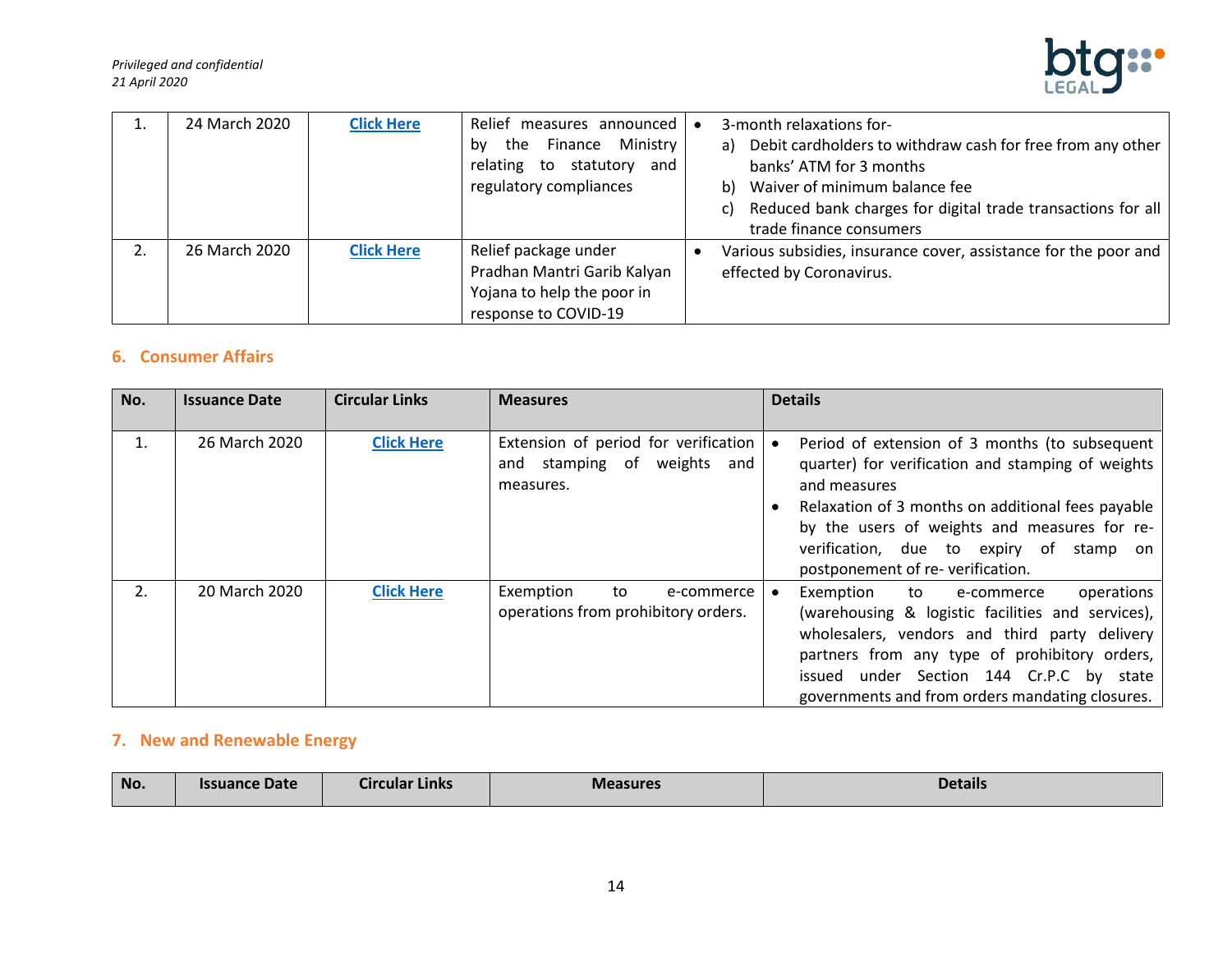

| 1 April 2020  | <b>Click Here</b> | Instructions regarding invoicing of<br>regarding<br>during<br>joint<br>meter<br>lockdown period.                                                                                | $\bullet$ | Instructions regarding invoicing of joint meter<br>reading during lockdown period to ensure timely<br>payments to Renewable Energy generators.                                                                                                                                                                                                                                                                |
|---------------|-------------------|---------------------------------------------------------------------------------------------------------------------------------------------------------------------------------|-----------|---------------------------------------------------------------------------------------------------------------------------------------------------------------------------------------------------------------------------------------------------------------------------------------------------------------------------------------------------------------------------------------------------------------|
| 20 March 2020 | <b>Click Here</b> | scheduled<br>extension<br>Time<br>ın<br>commissioning date of Renewable<br>considering<br>projects<br>energy<br>disruption of supply chains due to<br>Covid-19 as Force Majeure |           | Treatment of delay as Force Majeure<br>Suitable grant of extensions for projects on account<br>of disruption of supply chains<br>Developers claiming such disruption and desirous<br>of extension to make application as prescribed in<br>the circular<br>Departments<br>Renewable<br>also<br>State<br>Energy<br>requested to treat such delay on account of<br>disruption of supply chains as Force Majeure. |

#### <span id="page-14-0"></span>**8. Power**

| No. | <b>Issuance Date</b> | <b>Circular Links</b> | <b>Measures</b>                                                  | <b>Details</b>                                                                                                                                                                                                                                                                     |
|-----|----------------------|-----------------------|------------------------------------------------------------------|------------------------------------------------------------------------------------------------------------------------------------------------------------------------------------------------------------------------------------------------------------------------------------|
| ⊥.  | 28 March 2020        | <b>Click Here</b>     | Reduction in payment security and<br>extensions for power sector | Payment security to be reduced by 50% by the<br>distribution companies with the generating<br>companies till 30 June 2020<br>Three moratorium to discoms to make payments to<br>generating companies and transmission licensees<br>and no penalty rates of late payment surcharge. |

## <span id="page-14-1"></span>**9. Coal**

| No. | <b>Issuance Date</b> | <b>Circular Links</b> | <b>Measures</b>                                                | <b>Details</b>                                                                                                                                                                                                    |
|-----|----------------------|-----------------------|----------------------------------------------------------------|-------------------------------------------------------------------------------------------------------------------------------------------------------------------------------------------------------------------|
| ⊥.  | 9 April 2020         | <b>Click Here</b>     | Coal India Limited extends Usance<br>Letter of Credit Facility | Extension of Usance Letter of Credit to power<br>sector consumers for payment of coal instead of<br>cash advance for the fuel supply.<br>Agreements (FSA), to improve working capital cycle<br>of the generators. |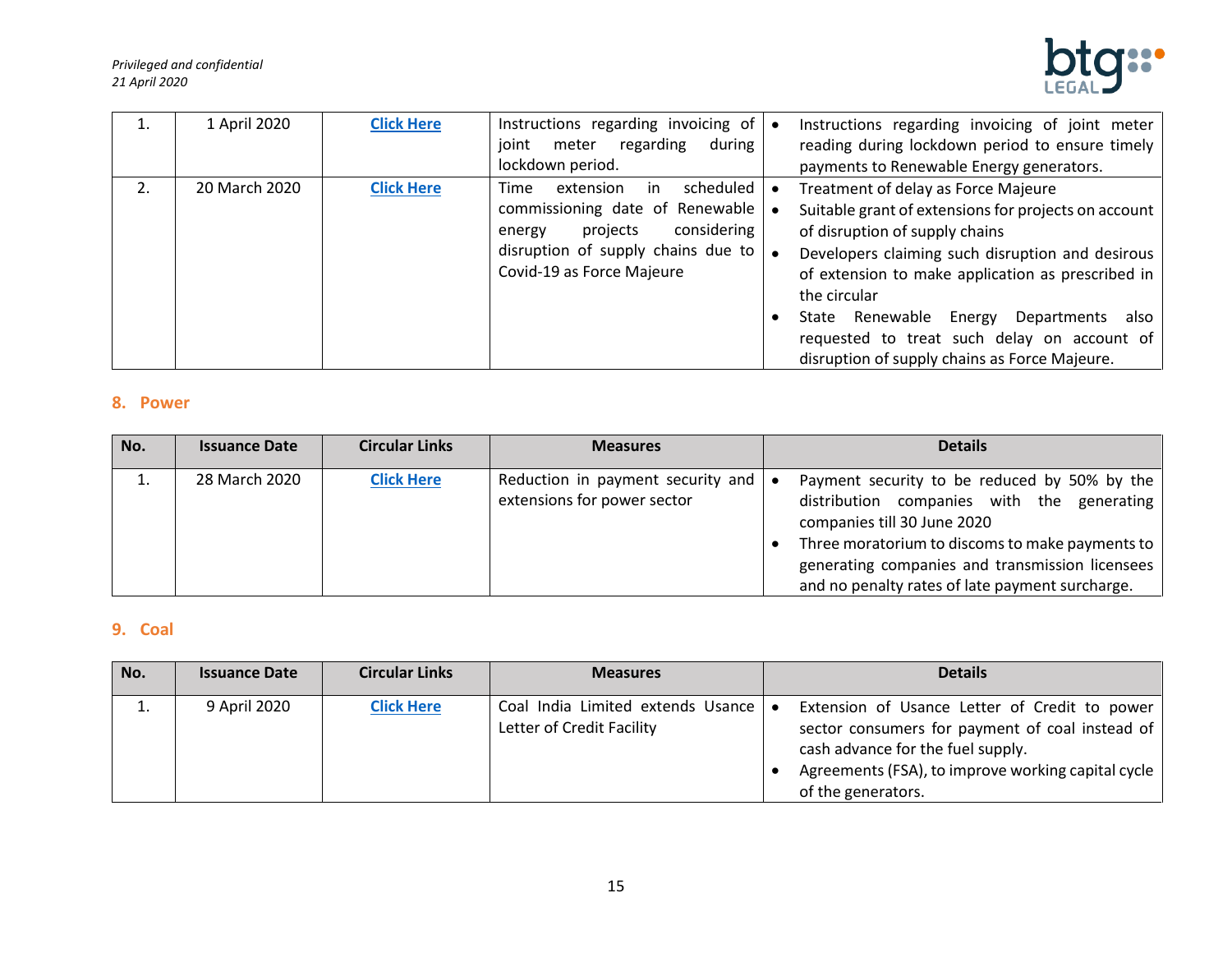

#### <span id="page-15-0"></span>**10. Civil Aviation**

| No. | <b>Issuance Date</b> | <b>Circular Links</b> | <b>Measures</b>                                                      | <b>Details</b>                                                                                    |
|-----|----------------------|-----------------------|----------------------------------------------------------------------|---------------------------------------------------------------------------------------------------|
|     | 3 April 2020         | <b>Click Here</b>     | Extension of validity of approvals and<br>licenses/authorizations    | Extension of various approvals and licenses<br>authorizations issued under Aircraft Rules, 1937   |
|     | 3 April 2020         | <b>Click Here</b>     | Issue/ extension of Airworthiness<br><b>Review Certificate (ARC)</b> | extension of Airworthiness Review<br>Issue<br>Certificate (ARC) as per specified in the circular. |

# <span id="page-15-1"></span>**11. Environment and Climate Change**

| No. | <b>Issuance Date</b> | <b>Circular Links</b> | <b>Measures</b>                                                                                                                                                                                                                                                  | <b>Details</b>                                                                                                                                                                                                                                                                                                                                             |
|-----|----------------------|-----------------------|------------------------------------------------------------------------------------------------------------------------------------------------------------------------------------------------------------------------------------------------------------------|------------------------------------------------------------------------------------------------------------------------------------------------------------------------------------------------------------------------------------------------------------------------------------------------------------------------------------------------------------|
| 1.  | 27 March 2020        | <b>Click Here</b>     | Prior<br>Extension<br>validity<br>. of<br>. of<br>Environmental Clearances expiring<br>between 15 March 2020 and 30 April<br>2020, till 30 June 2020                                                                                                             | Extension of the validity period of Environmental<br>Clearances expiring 15 March 2020 and 30 April<br>2020, till 30 June 2020 provided that such project<br>or activity is permissible to be carried out as per<br>other relevant extant laws & regulation during the<br>period of such extension.                                                        |
| 2.  | 25 March 2020        | <b>Click Here</b>     | All projects or activities related to<br>intermediates<br>bulk drugs<br>and<br>manufactured<br>addressing<br>for<br>ailments such as COVID-19 and those<br>with similar symptoms have been<br>categorized as 'B2' for a period up to<br>the 30th September 2020. | All projects or activities related to bulk drugs and<br>intermediates manufactured for addressing<br>ailments such as COVID-19 and those with similar<br>symptoms have been categorized as 'B2' for a<br>period up to the 30 September 2020. They shall not<br>be required to submit an Environment Impact<br>Assessment report for the given time period. |

#### <span id="page-15-2"></span>**12. Reserve Bank of India**

| No. | <b>Issuance Date</b> | <b>Circular Links</b> | <b>Measures</b>                                                                      | <b>Details</b>                                                                                                                                                                                               |
|-----|----------------------|-----------------------|--------------------------------------------------------------------------------------|--------------------------------------------------------------------------------------------------------------------------------------------------------------------------------------------------------------|
| ∸.  | 27 March 2020        | <b>Click Here</b>     | Covid-19 regulatory package issued $\bullet$<br>by the Reserve Bank of India ("RBI") | All commercial banks, financial institutions, Non-<br>Banking Financial Institutions, co-operative banks<br>are permitted to grant a moratorium of three<br>months on payment of all instalments falling due |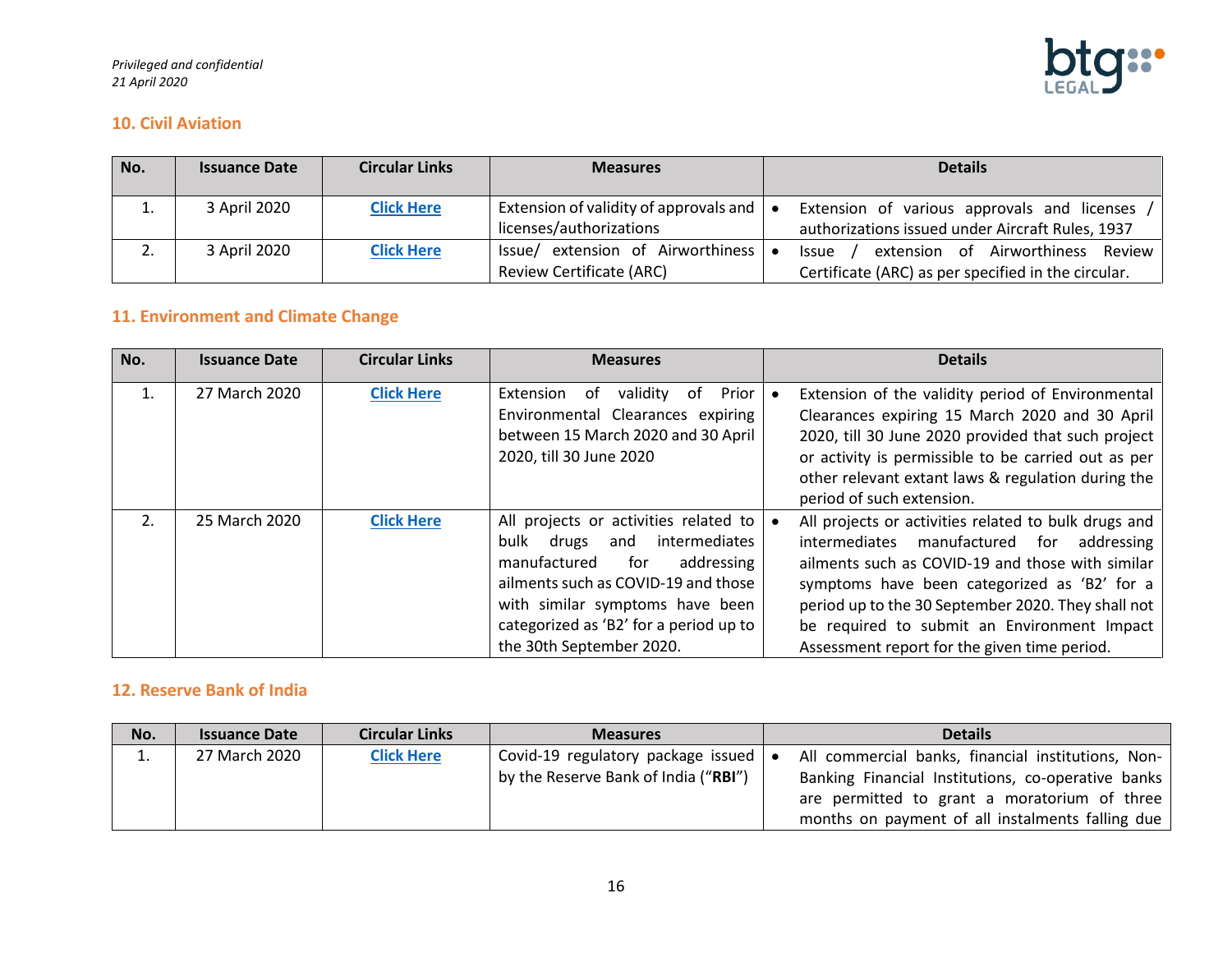

|    |               |                   |                                                                                                      | between 1 March 2020 and 31 May 2020 in respect<br>of all term loans.<br>In respect of working capital facilities sanctioned in<br>$\bullet$<br>the form of cash credit/overdraft, lending<br>institutions are being permitted to allow a<br>deferment of three months on payment of interest<br>in respect of all such facilities outstanding as on 1<br>March 2020.<br>Easing of working capital financing by recalculation<br>of 'drawing power' by reducing the margins or<br>reassessing the working capital cycle.<br>Reliefs relating to classification as Special Mention<br>Account (SMA) and Non-Performing Asset (NPA)<br>The rescheduling of payments, including interest,<br>will not qualify as a default for the purposes of<br>supervisory reporting and reporting to Credit<br>Information Companies (CICs) by the lending<br>institutions.<br>Lending institutions are to frame policies in<br>$\bullet$<br>accordance with the package for providing the |
|----|---------------|-------------------|------------------------------------------------------------------------------------------------------|-----------------------------------------------------------------------------------------------------------------------------------------------------------------------------------------------------------------------------------------------------------------------------------------------------------------------------------------------------------------------------------------------------------------------------------------------------------------------------------------------------------------------------------------------------------------------------------------------------------------------------------------------------------------------------------------------------------------------------------------------------------------------------------------------------------------------------------------------------------------------------------------------------------------------------------------------------------------------------|
| 2. | 27 March 2020 | <b>Click Here</b> | Development<br>Regulatory $\vert \bullet \vert$<br>and<br>measures taken by Reserve Bank of<br>India | reliefs to all eligible borrowers.<br><b>Liquidity Measures-</b><br>a) Targeted Long-Term Operations (TLRO)- In order<br>to assist cash flows across sectors, Reserve Bank<br>will conduct auctions of targeted term repos of<br>up to three years tenor of appropriate sizes for a<br>total amount of up to Rs. 1,00,000 crore at a<br>floating rate, linked to the policy repo rate.<br>Cash Reserve Ratio (CRR)- Reduce the cash<br>b)<br>reserve ratio (CRR) of all banks by 100 basis<br>points to 3.0 per cent of net demand and time<br>liabilities (NDTL) with effect from the reporting<br>fortnight beginning 28 March 2020, available up<br>to 26 March 2021.                                                                                                                                                                                                                                                                                                    |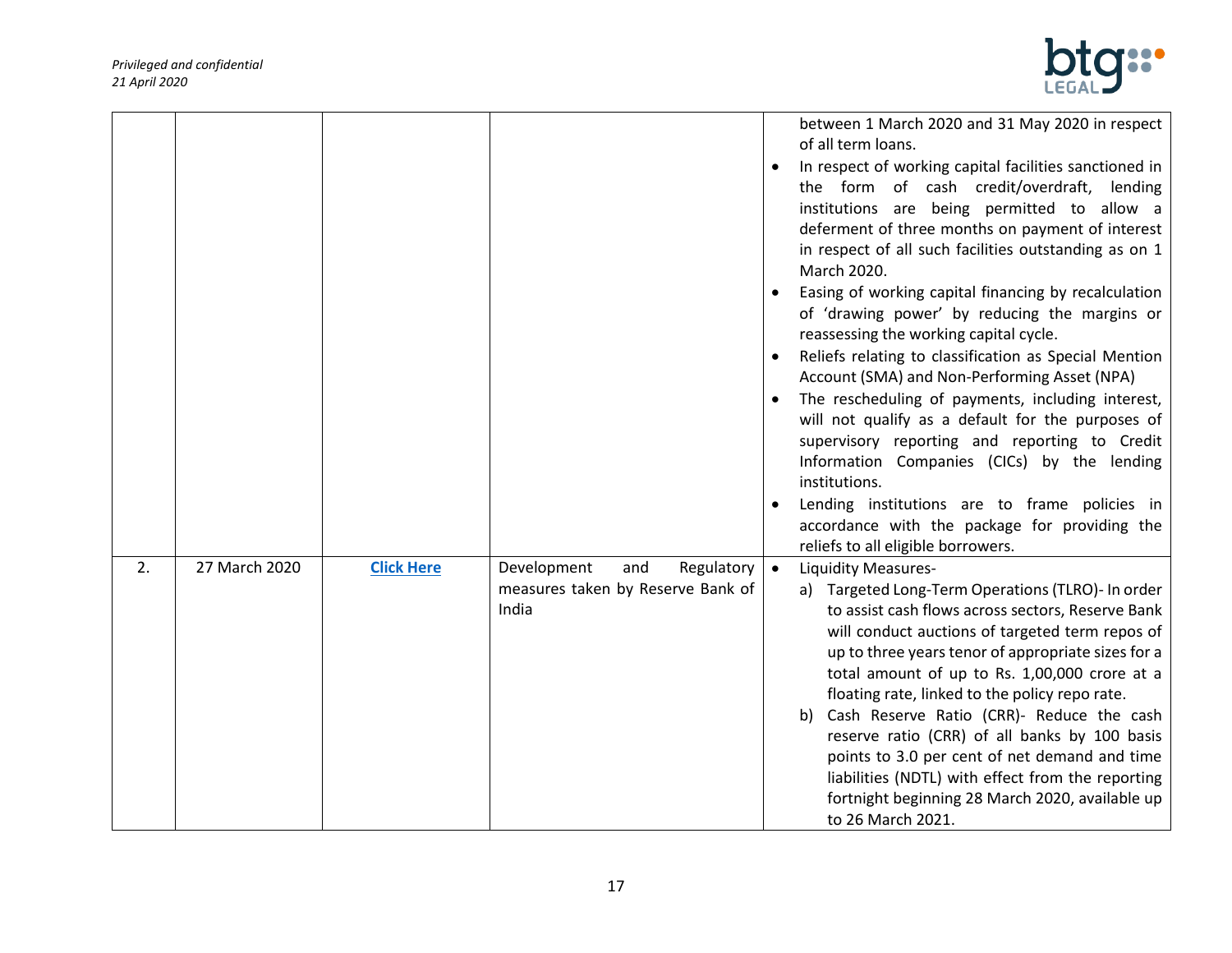

|  |  |           | Marginal Standing Facility - increase the<br>C)       |
|--|--|-----------|-------------------------------------------------------|
|  |  |           | accommodation under the marginal standing             |
|  |  |           | facility (MSF) from 2 per cent of the statutory       |
|  |  |           | liquidity ratio (SLR) to 3 per cent with immediate    |
|  |  |           | effect. This measure will be applicable up to June    |
|  |  |           | 30, 2020.                                             |
|  |  |           | Widening of the Monetary Policy Rate Corridor -<br>d) |
|  |  |           | decided to widen the existing policy rate             |
|  |  |           | corridor from 50 bps to 65 bps. Under the new         |
|  |  |           | corridor, the reverse repo rate under the             |
|  |  |           | liquidity adjustment facility (LAF) would be 40       |
|  |  |           | bps lower than the policy repo rate, as against       |
|  |  |           | existing 25 bps.                                      |
|  |  | $\bullet$ | Regulation and Supervision-                           |
|  |  |           | a) Deferment of Implementation of Net Stable          |
|  |  |           | Funding Ratio - NSFR, required to be introduced       |
|  |  |           | by banks in India from 1 April 2020, has now          |
|  |  |           | been decided to defer the implementation of           |
|  |  |           | NSFR by six months to 1 October 2020                  |
|  |  |           | Deferment of Last Tranche of Capital<br>b)            |
|  |  |           | Conservation Buffer - The capital conservation        |
|  |  |           | buffer (CCB), designed to ensure that banks           |
|  |  |           | build up capital buffers during normal times, its     |
|  |  |           | implementation of the last tranche of 0.625 per       |
|  |  |           | cent of the CCB deferred from 31 March 2020 to        |
|  |  |           | 30 September 2020                                     |
|  |  | $\bullet$ | <b>Financial Markets-</b>                             |
|  |  |           | a) Permitting Banks to Deal in Offshore Non-          |
|  |  |           | deliverable Rupee derivative Markets (Offshore        |
|  |  |           | Rupee NDF Markets) - banks in India which             |
|  |  |           | operate International Financial Services Centre       |
|  |  |           | (IFSC) Banking Units (IBUs) are being allowed to      |
|  |  |           | participate in the NDF market with effect from 1      |
|  |  |           | <b>June 2020</b>                                      |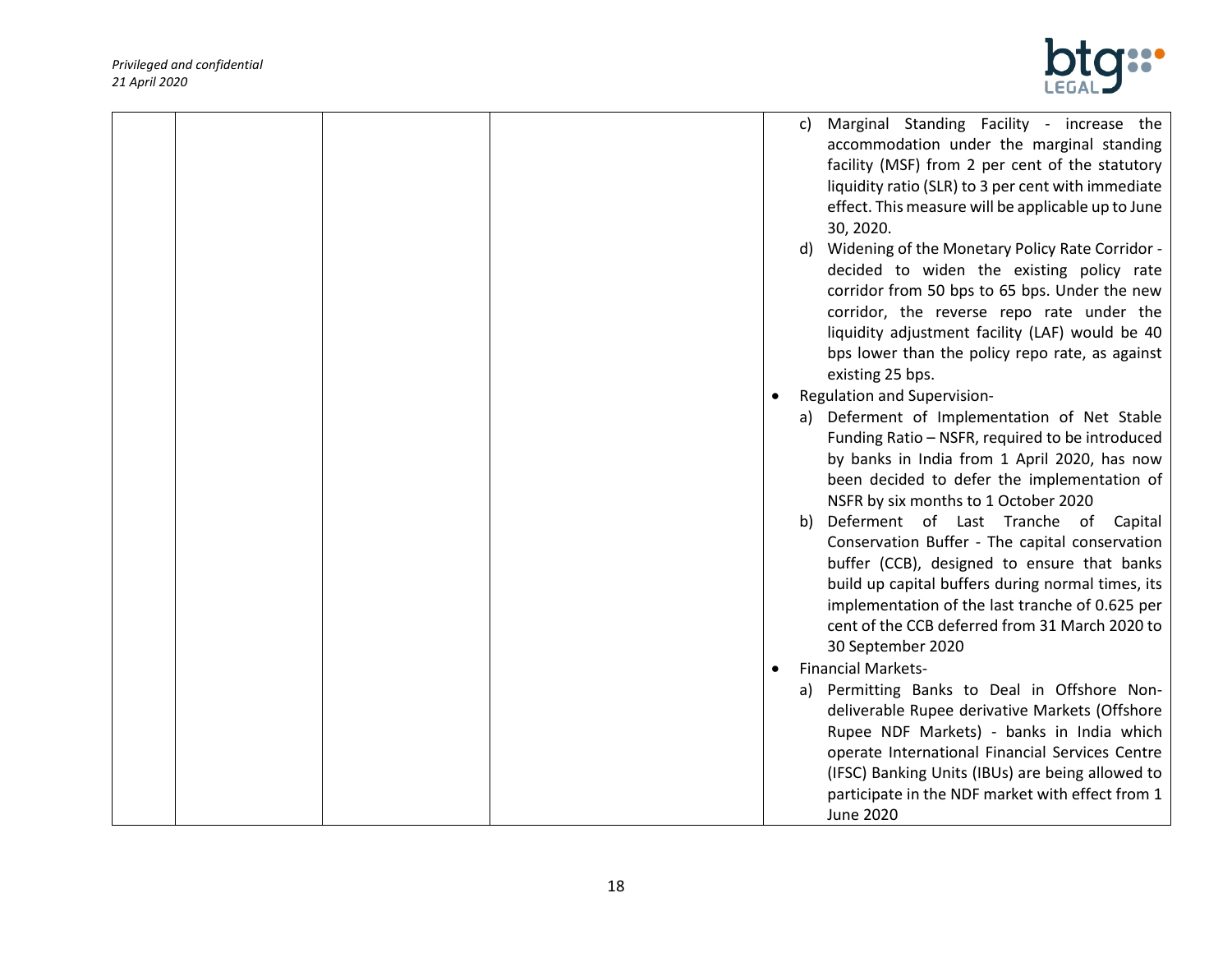

| 16 March 2020 | <b>Click Here</b> | Indicative list of operational and $\bullet$            | Devising strategy to contain the same within the        |
|---------------|-------------------|---------------------------------------------------------|---------------------------------------------------------|
|               |                   | Business continuity measures to be                      | organization and spread awareness.                      |
|               |                   | taken up by Companies in response $\vert \bullet \vert$ | Reviewing 'Business Continuity Plan' (BCP) with the     |
|               |                   | to COVID-19, issued by RBI                              | aim of continuity in critical interfaces and prevention |
|               |                   |                                                         | disruption of services                                  |
|               |                   |                                                         | Companies to encourage their customers to use           |
|               |                   |                                                         | digital banking facilities                              |
|               |                   |                                                         | Assess impact on their balance sheet, liquidity, asset  |
|               |                   |                                                         | quality etc.                                            |

#### <span id="page-18-0"></span>**13. Insurance**

| No. | <b>Issuance Date</b> | <b>Circular Links</b> | <b>Measures</b>                                                                                                                                           | <b>Details</b>                                                                                                                                                                                                                                                                                    |
|-----|----------------------|-----------------------|-----------------------------------------------------------------------------------------------------------------------------------------------------------|---------------------------------------------------------------------------------------------------------------------------------------------------------------------------------------------------------------------------------------------------------------------------------------------------|
|     | 8 April 2020         | <b>Click Here</b>     | IRDAI permits insurers to grant a<br>moratorium of three months<br>towards payment of instalments<br>falling due between 1 March 2020<br>and 31 May 2020. | Insurers are permitted to grant moratorium of three<br>months towards payment of instalments falling due<br>between 1 March 2020 and 31 May 2020 for term<br>loans. Repayment schedule for such loans will be<br>shifted across the board by three months subsequent<br>to the moratorium period. |

# <span id="page-18-1"></span>**14. Information and Broadcasting**

| No. | <b>Issuance Date</b> | <b>Circular Links</b> | <b>Measures</b>                                              | <b>Details</b>                                     |
|-----|----------------------|-----------------------|--------------------------------------------------------------|----------------------------------------------------|
| ⊥.  | 1 April 2020         | <b>Click Here</b>     | Relaxation of six weeks from due dates $\vert \bullet \vert$ | Relaxation of six weeks from due dates in respect  |
|     |                      |                       | in respect of submission of monthly                          | of submission of monthly and quarterly reports for |
|     |                      |                       | and quarterly reports by Telecom                             | the period ending 31 March 2020 for all telecom    |
|     |                      |                       | Regulation Authority of India.                               | service providers.                                 |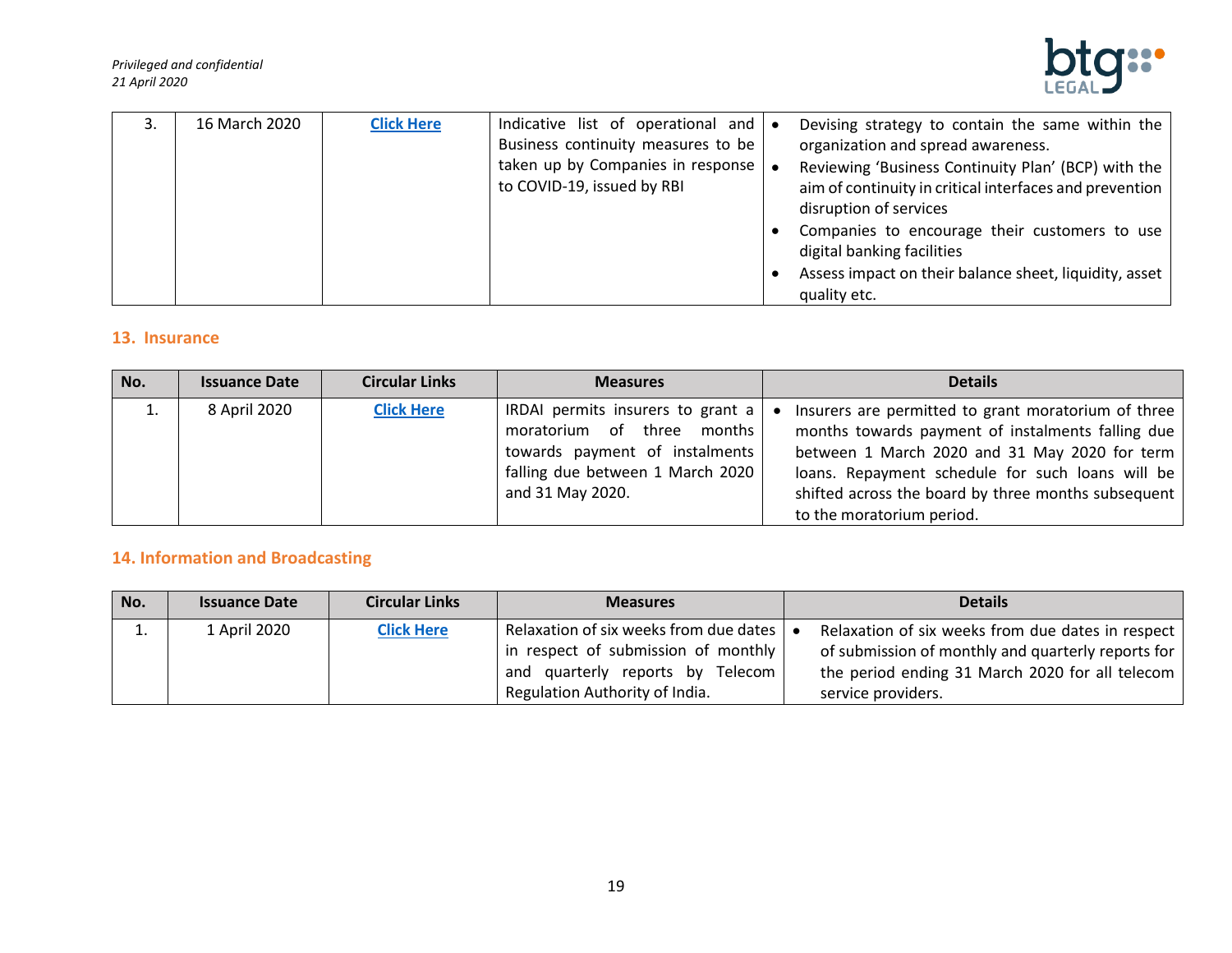

#### <span id="page-19-0"></span>**15. Shipping**

| No. | <b>Issuance Date</b> | <b>Circular Links</b> | <b>Measures</b>                                                                         | <b>Details</b>                                                                                          |
|-----|----------------------|-----------------------|-----------------------------------------------------------------------------------------|---------------------------------------------------------------------------------------------------------|
| ∸.  | ⊥ April 2020         | <b>Click Here</b>     | Extension of validity of sanitation<br>certificate for all Indian registered<br>vessels | Extension of validity of sanitation certificate for all<br>Indian registered vessels upto 30 June 2020. |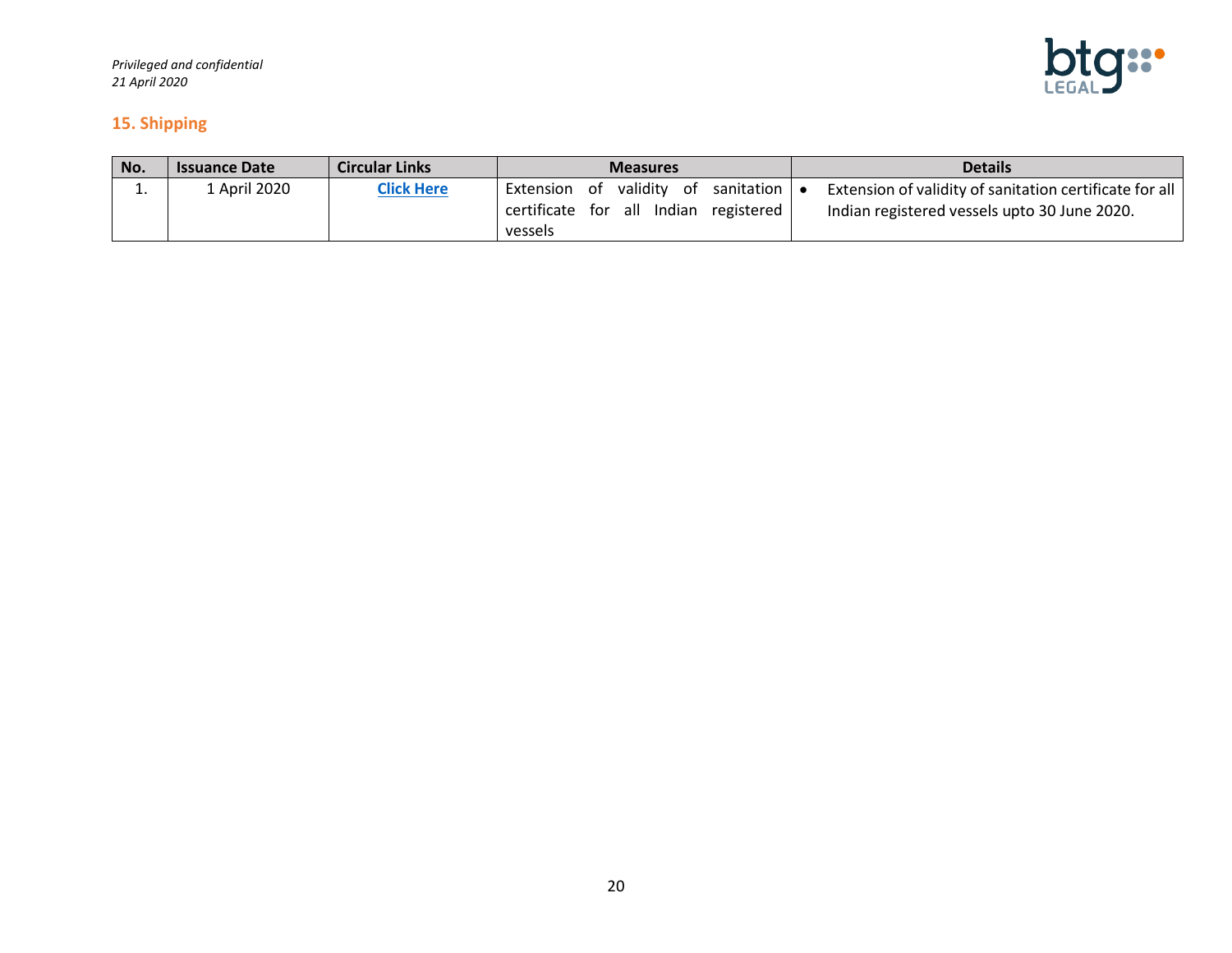

# <span id="page-20-0"></span>**C. Lockdown Relaxations and Instructions – State**

#### <span id="page-20-1"></span>**1. Haryana**

| No. | <b>Issuance Date</b> | <b>Circular Links</b> | <b>Measures</b>                                                                                        | <b>Details</b>                                                                                                                                                                                                                                                                                                                                                                        |
|-----|----------------------|-----------------------|--------------------------------------------------------------------------------------------------------|---------------------------------------------------------------------------------------------------------------------------------------------------------------------------------------------------------------------------------------------------------------------------------------------------------------------------------------------------------------------------------------|
| 1.  | 19 April 2020        | <b>Click Here</b>     | Haryana order to exclude e-commerce<br>companies & vehicles used by e-<br>commerce for non-essentials  | In line subsequent orders of the MHA with regard to<br>$\bullet$<br>operations of e-Commerce in non-essential activities being<br>excluded under the consolidated guidelines. The Haryana<br>Government has issued further orders in line with above.                                                                                                                                 |
| 2.  | 19 April 2020        | <b>Click Here</b>     | Guidelines with list of prohibited and<br>permitted activities in Haryana                              | Revised consolidated guidelines issued on the measures<br>$\bullet$<br>taken for containment of COVID-19 in Haryana. The order<br>allows select additional activities to be operationalized<br>from 20 April 2020 in strict compliance with existing<br>guidelines on social distancing. The relaxations do not<br>apply to containment zones demarcated by the health<br>department. |
| 3.  | 7 April 2020         | <b>Click Here</b>     | Implementation of new online service to                                                                | Introduction of a new service on "Saral Haryana Portal" for<br>$\bullet$                                                                                                                                                                                                                                                                                                              |
|     |                      |                       | enable seeking approval regarding<br>operations of Industries/Establishments<br>during lockdown/curfew | applications from Industries and establishments seeking<br>approval to resume operations during Lockdown/curfew.<br>Process for the application can be accessed here.<br>$\bullet$                                                                                                                                                                                                    |
| 4.  | 3 April 2020         | <b>Click Here</b>     | Relief on power consumption charges for<br><b>Industries and Businesses</b>                            | If the consumption of 50kw is 50% or less by Industries &<br>$\bullet$<br>Businesses using big power connections, fixed charges of<br>March 2020 and April 2020 will be waived off.<br>High Tension (HT) connections larger than 50kW, fixed<br>$\bullet$<br>charges upto a maximum limit of Rs.10,000 will be waived<br>off.                                                         |
| 5.  | 25 March 2020        | <b>Click Here</b>     | Financial Relief Package in response to                                                                | Reliefs announced include:                                                                                                                                                                                                                                                                                                                                                            |
|     |                      |                       | COVID-19.                                                                                              | Industries and commercial establishments advised not to<br>٠<br>terminate or retrench any employee for their absence in<br>lockdown period.                                                                                                                                                                                                                                           |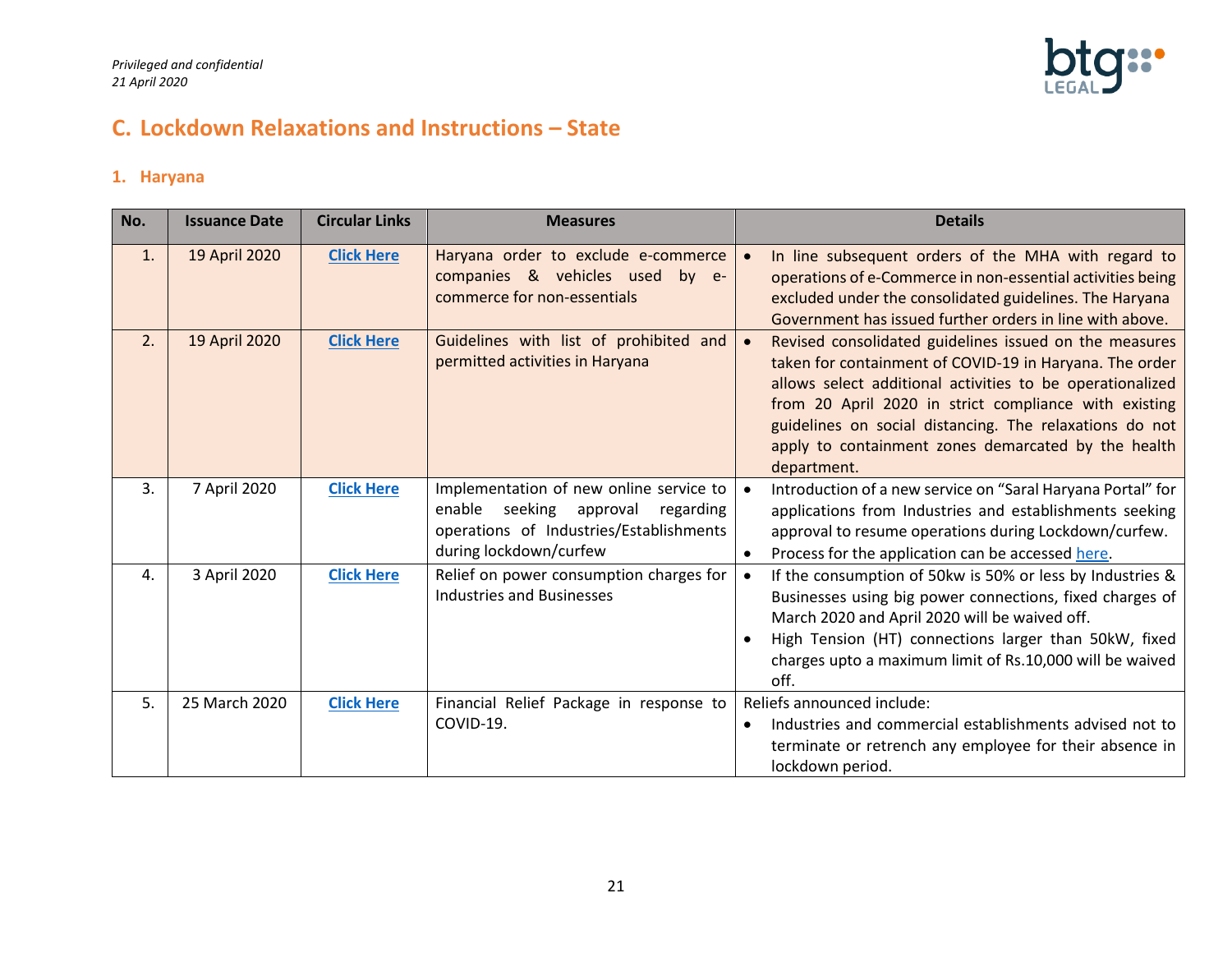

|    |               |                   |                       |            |           |           | No surcharge or interest on delayed electricity bill    |
|----|---------------|-------------------|-----------------------|------------|-----------|-----------|---------------------------------------------------------|
|    |               |                   |                       |            |           |           | payments till 15 April 2020 by any domestic, commercial |
|    |               |                   |                       |            |           |           | or small industrial consumer.                           |
|    |               |                   |                       |            |           |           | No surcharge or interest on delayed payment of water or |
|    |               |                   |                       |            |           |           | sewage bills by due date, until 15 April 2020.          |
| ь. | 25 March 2020 | <b>Click Here</b> | Exempting             | E-commerce | operators | $\bullet$ | Exemption to E-commerce operators/retailers to operate  |
|    |               |                   | retailers to operate. |            |           |           | during lockdown.                                        |

## <span id="page-21-0"></span>**2. Maharashtra**

| No.            | <b>Issuance Date</b> | <b>Circular Links</b> | <b>Measures</b>                                                                                                                                               | <b>Details</b>                                                                                                                                                                                                                                                                                                                                                                                  |
|----------------|----------------------|-----------------------|---------------------------------------------------------------------------------------------------------------------------------------------------------------|-------------------------------------------------------------------------------------------------------------------------------------------------------------------------------------------------------------------------------------------------------------------------------------------------------------------------------------------------------------------------------------------------|
| $\mathbf{1}$ . | 17 April 2020        | <b>Click Here</b>     | <b>Instructions</b><br>to delay postpone<br>rent<br>collection                                                                                                | The Maharashtra State Housing Department has issued<br>$\bullet$<br>instructions to landlords/ house owners to postpone rent<br>collection by at least three months. During this period, no<br>tenant should be evicted from the rented house due to<br>non-payment of rent                                                                                                                     |
| 2.             | 17 April 2020        | <b>Click Here</b>     | Guidelines with list of prohibited and<br>permitted activities in Maharashtra                                                                                 | Revised consolidated guidelines issued on the measures<br>$\bullet$<br>taken for containment of COVID-19 in Maharashtra. The<br>order allows select additional<br>activities to be<br>operationalized from 20 April 2020 in strict compliance<br>with existing guidelines on social distancing. The<br>relaxations do not apply to containment zones<br>demarcated by the district authorities. |
| 3.             | 1 April 2020         | <b>Click Here</b>     | Moratorium on Electricity bill payments<br>for three billing cycles.                                                                                          | Moratorium on payment of fixed charges of the electricity<br>$\bullet$<br>bill by consumers under Industrial and Commercial<br>category for the three billing cycles beginning from the<br>lockdown date 25 March 2020.                                                                                                                                                                         |
| 4.             | 31 March 2020        | <b>Click Here</b>     | Maharashtra<br>Pollution Control Board<br>(MPCB) extends validity period of consent<br>to operate/authorization for a period of 4<br>months till 31 July 2020 | MPCB has extended the validity of consent to operate for<br>$\bullet$<br>all the units, who have a valid consent to operate up to 31<br>March, 2020 and have applied for a renewal /shall apply<br>before 30 April 2020 for renewal will be extended for<br>further period of four months i.e., till 31 July 2020 as an<br>interim measure.                                                     |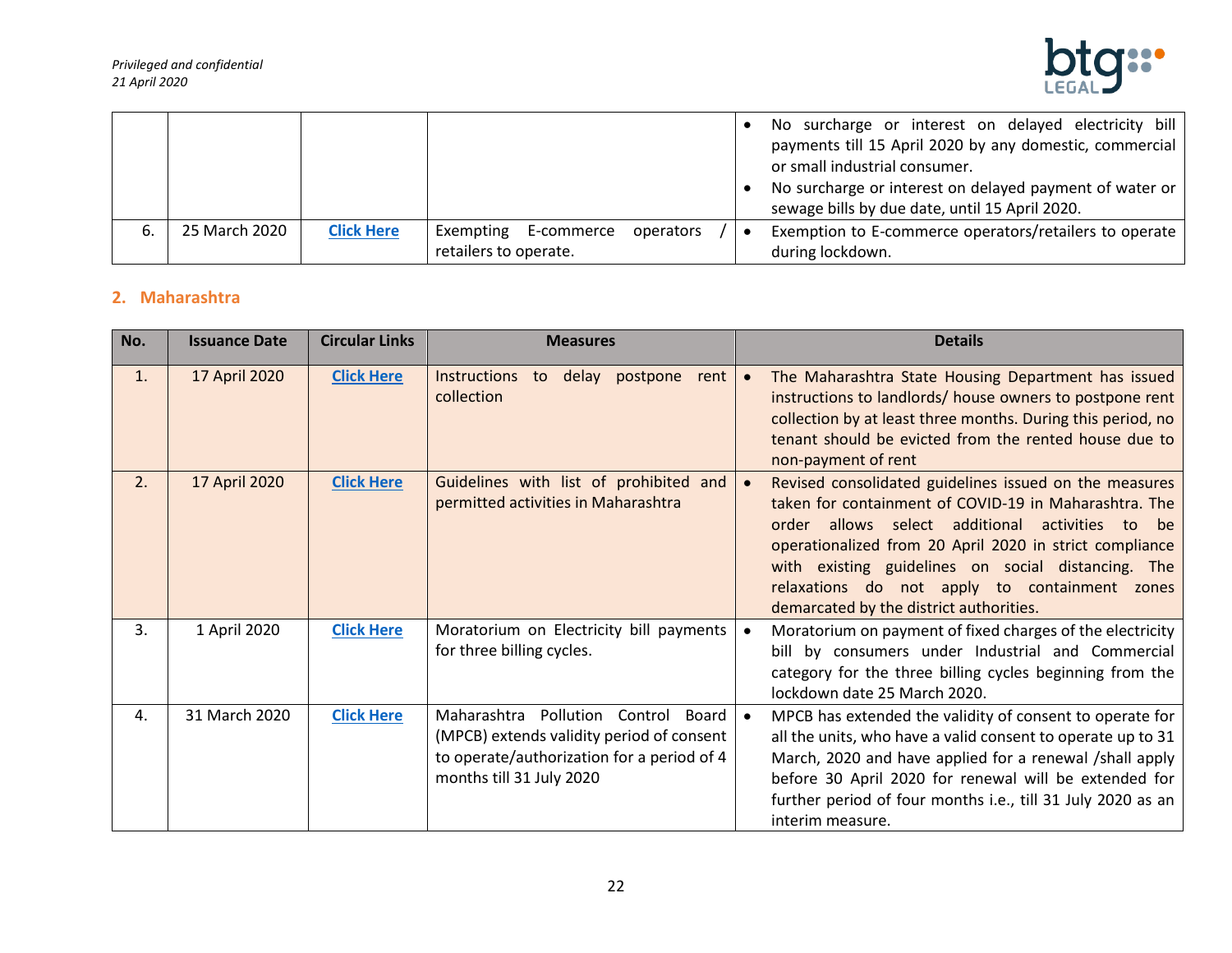

#### <span id="page-22-0"></span>**3. Karnataka**

| No. | <b>Issuance Date</b> | <b>Circular Links</b> | <b>Measures</b>                                                                 | <b>Details</b>                                                                                                                                                                                                                                                                                                                                                                                          |
|-----|----------------------|-----------------------|---------------------------------------------------------------------------------|---------------------------------------------------------------------------------------------------------------------------------------------------------------------------------------------------------------------------------------------------------------------------------------------------------------------------------------------------------------------------------------------------------|
| 1.  | 20 April 2020        | <b>Click Here</b>     | Declaration of Containment Zones in<br>Bruhat Bengaluru Mahanagara Palike Areas | Ward wise containment details are provided in the Order,<br>along with the actions to be taken in the Containment<br>Zones like implementing teams for Crisis Management<br>Team, Special Health needs, Perimeter Control,<br>Surveillance & Preventive, Solid Waste Management,<br>Essentials, Buffer Zone management and Incident<br>Command System with effect from midnight of 20th April,<br>2020. |
| 2.  | 18 April 2020        | <b>Click Here</b>     | <b>Relaxation of lockdown</b>                                                   | Karnataka to continue compliance with consolidated<br>guidelines in public interest. No relaxation of lockdown<br>will be made with effect from 20 April 2020. Full lockdown<br>will continue till midnight of 21 April 2020.                                                                                                                                                                           |
| 3.  | 18 April 2020        | <b>Click Here</b>     | Reconsideration<br>of decision<br>to<br>relax<br>lockdown                       | The decision to allow free movement of two wheelers and<br>permission to operated IT/ BT sector was been<br>reconsidered. Movement of two wheelers will continue<br>to be subject to lockdown restrictions. In the IT/BT sector,<br>except for essential services, the order to work from<br>home shall continue to apply.                                                                              |
| 4.  | 17 April 2020        | <b>Click Here</b>     | Strict action to be taken against non-<br>compliant contractors                 | The Labour Commissioner and Additional Secretary,<br><b>Building and Other Construction Workers Welfare Board</b><br>have been directed to take strict action against those who<br>fail to provide basic facilities like food, shelter and<br>medical facilities to their contract labour during the<br>lockdown.                                                                                       |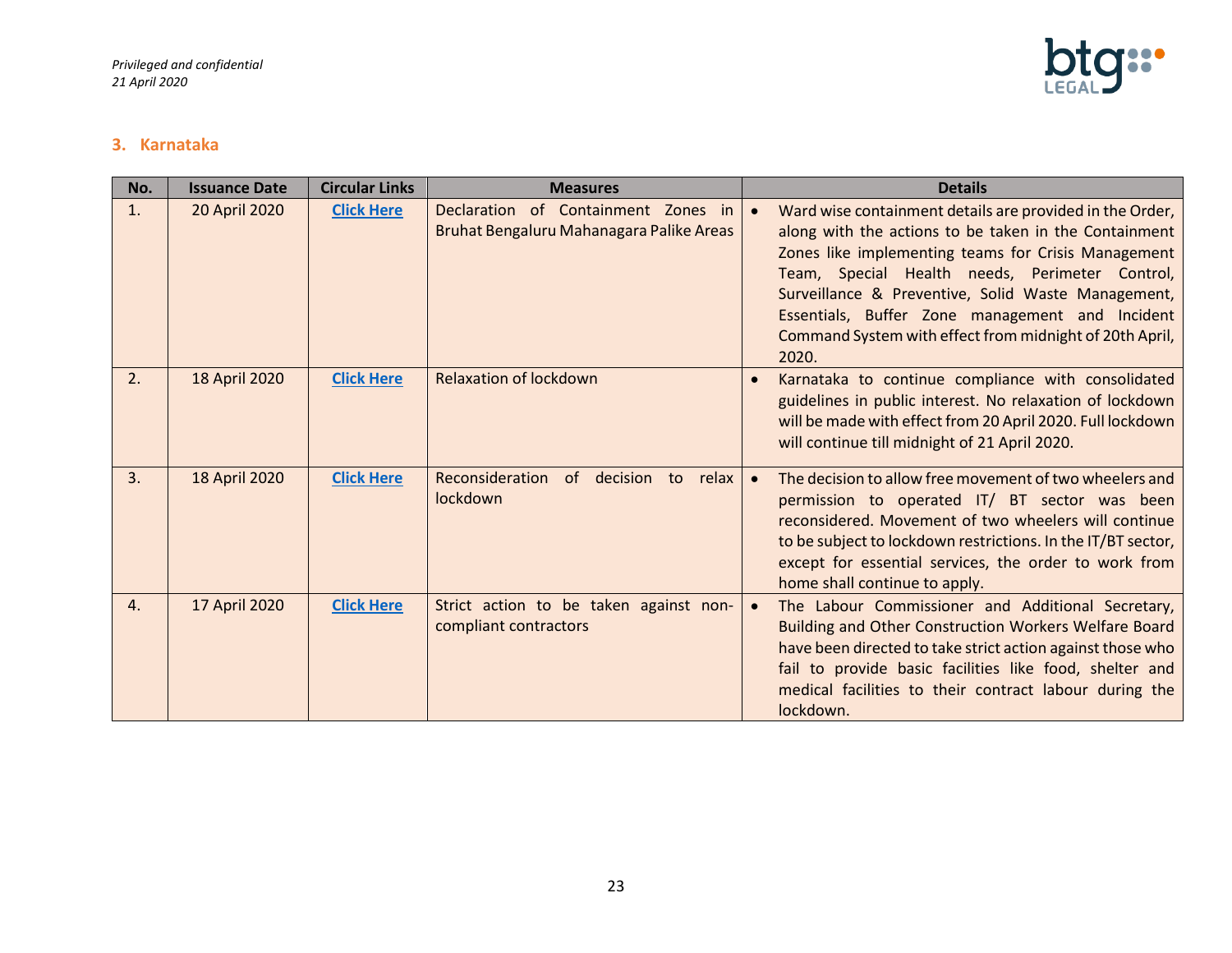

| 5. | 3 April 2020  | <b>Click Here</b> | Exemption to Industrial establishments<br>requiring continuous process from the<br>purview of ongoing lockdown.        | Industrial establishments requiring continuous process<br>have been exempted and allowed to operate during<br>lockdown after obtaining requisite permissions.                                                                                                                  |
|----|---------------|-------------------|------------------------------------------------------------------------------------------------------------------------|--------------------------------------------------------------------------------------------------------------------------------------------------------------------------------------------------------------------------------------------------------------------------------|
|    |               |                   |                                                                                                                        | Exempted industries are - integrated steel plant;<br>Petroleum refinery unit; Cement Plant; Fertilizer Plant;<br>Pulp and Paper unit; Glass manufacturing unit; Coal Tar<br>Distillation unit                                                                                  |
|    |               |                   |                                                                                                                        | They are to follow preventive measures detailed in the<br>annexure of the circular.                                                                                                                                                                                            |
| 6. | 3 April 2020  | <b>Click Here</b> | Karnataka State Pollution Control Board   •<br>(KSPCB) extends storage period<br>of<br>Hazardous Waste beyond 90 days. | Karnataka State Pollution Control Board in its office order<br>has permitted the occupier to store the Hazardous<br>Waste, beyond 90 days. However, the occupier shall<br>ensure that the hazardous waste is not allowed to store<br>beyond 15 days after lifting of lockdown. |
| 7. | 1 April 2020  | <b>Click Here</b> | Exempting industries supplying to Defense  <br>and Aerospace manufacturing from the<br>purview of the lockdown.        | industries supplying to Defense and<br>Exempting<br>Aerospace manufacturing from the purview of the<br>lockdown.                                                                                                                                                               |
| 8. | 26 March 2020 | <b>Click Here</b> | Exempting<br>E-commerce  <br>operators/retailers to operate.                                                           | Exemption to E-commerce operators/retailers to operate<br>during lockdown.                                                                                                                                                                                                     |

## <span id="page-23-0"></span>**4. Telangana**

| No. | <b>Issuance Date</b> | <b>Circular Links</b> | <b>Measures</b>                                      | <b>Details</b>                                                                                  |
|-----|----------------------|-----------------------|------------------------------------------------------|-------------------------------------------------------------------------------------------------|
|     |                      |                       |                                                      |                                                                                                 |
|     | 13 April 2020        | <b>Click Here</b>     |                                                      | Operational Guidelines for day-to-day   The guidelines for day-to-day management of Containment |
|     |                      |                       | management of Containment Zones in   Zones require - |                                                                                                 |
|     |                      |                       | Telangana                                            | Establishment of Containment Zones - All localities                                             |
|     |                      |                       |                                                      | reporting corona positive cases to be contained by                                              |
|     |                      |                       |                                                      | barricading the entire locality and the zone shall be                                           |
|     |                      |                       |                                                      | monitored by surveillance teams;                                                                |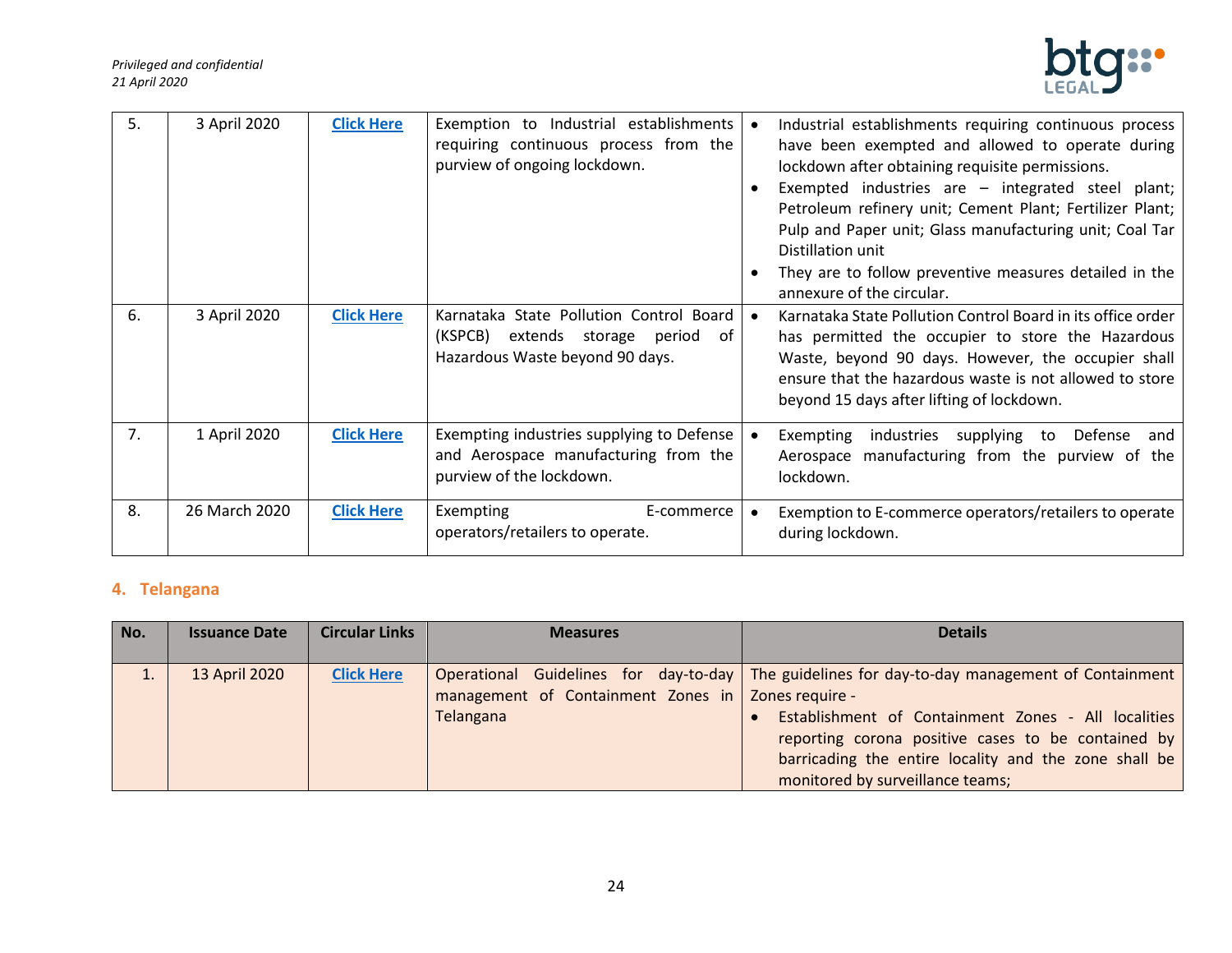

|              |                   |                                                                                      | Surveillance team members to ensure sanitation, health<br>services, supply of essential commodities, identification<br>and protection of destitute, etc.                                  |
|--------------|-------------------|--------------------------------------------------------------------------------------|-------------------------------------------------------------------------------------------------------------------------------------------------------------------------------------------|
| 1 April 2020 | <b>Click Here</b> | Extension of payments of property taxes<br>and arrears for a period of three months. | Period for payment of property taxes and arrears<br>pertaining to F.Y 2019-20 has been extended by 3<br>months, up to 30 June 2020 with no additional penalty for<br>the extended period. |

# <span id="page-24-0"></span>**5. Tamil Nadu**

| No. | <b>Issuance Date</b> | <b>Circular Links</b> | <b>Measures</b>                                                                                                                                                     | <b>Details</b>                                                                                                                                                                                                                                                                                                                                                                                                       |
|-----|----------------------|-----------------------|---------------------------------------------------------------------------------------------------------------------------------------------------------------------|----------------------------------------------------------------------------------------------------------------------------------------------------------------------------------------------------------------------------------------------------------------------------------------------------------------------------------------------------------------------------------------------------------------------|
| 1.  | 16 April 2020        | <b>Click Here</b>     | <b>SOPS</b><br>Offices,<br>Distancing for<br>for<br>Social<br>Workplace, Factories and Establishments in<br><b>Tamil Nadu</b>                                       | All units to sanitize their premises and disinfect<br>vehicles, machinery entering the unit and abide by<br>social distancing norms and containment measures<br>related to COVID-19.<br>Arrangements for transportation facility, mandatory<br>medical insurance for workers.<br>Units to operate with reduced manpower in shifts,<br>ban non-essential visitors on site and avoid all large<br>gatherings/meetings. |
| 2.  | 7 April 2020         | <b>Click Here</b>     | establishments<br>Industrial<br>Exemption<br>to<br>requiring continuous process from the purview<br>of ongoing lockdown.                                            | Industries whose operations are permitted include-<br>Steel; Cement; Fertilizers; Refineries; Chemicals;<br><b>Textiles (Excluding Garments)</b>                                                                                                                                                                                                                                                                     |
| 3.  | 1 April 2020         | <b>Click Here</b>     | Tamil Nadu Pollution Control Board (TNPCB)<br>extends validity<br>period<br>of<br>consent to<br>operate/authorization for a period of 3 months<br>till 30 June 2020 | TNPCB has extended the validity of consent to<br>operate for all the units, who have a valid consent to<br>operate up to 31 March 2020 for a period of three<br>months up to 30 June 2020.                                                                                                                                                                                                                           |

## <span id="page-24-1"></span>**6. Gujarat**

| No. | ,,,,,, | Links<br>JI Culdi. |  | <b>Details</b> |
|-----|--------|--------------------|--|----------------|
|-----|--------|--------------------|--|----------------|